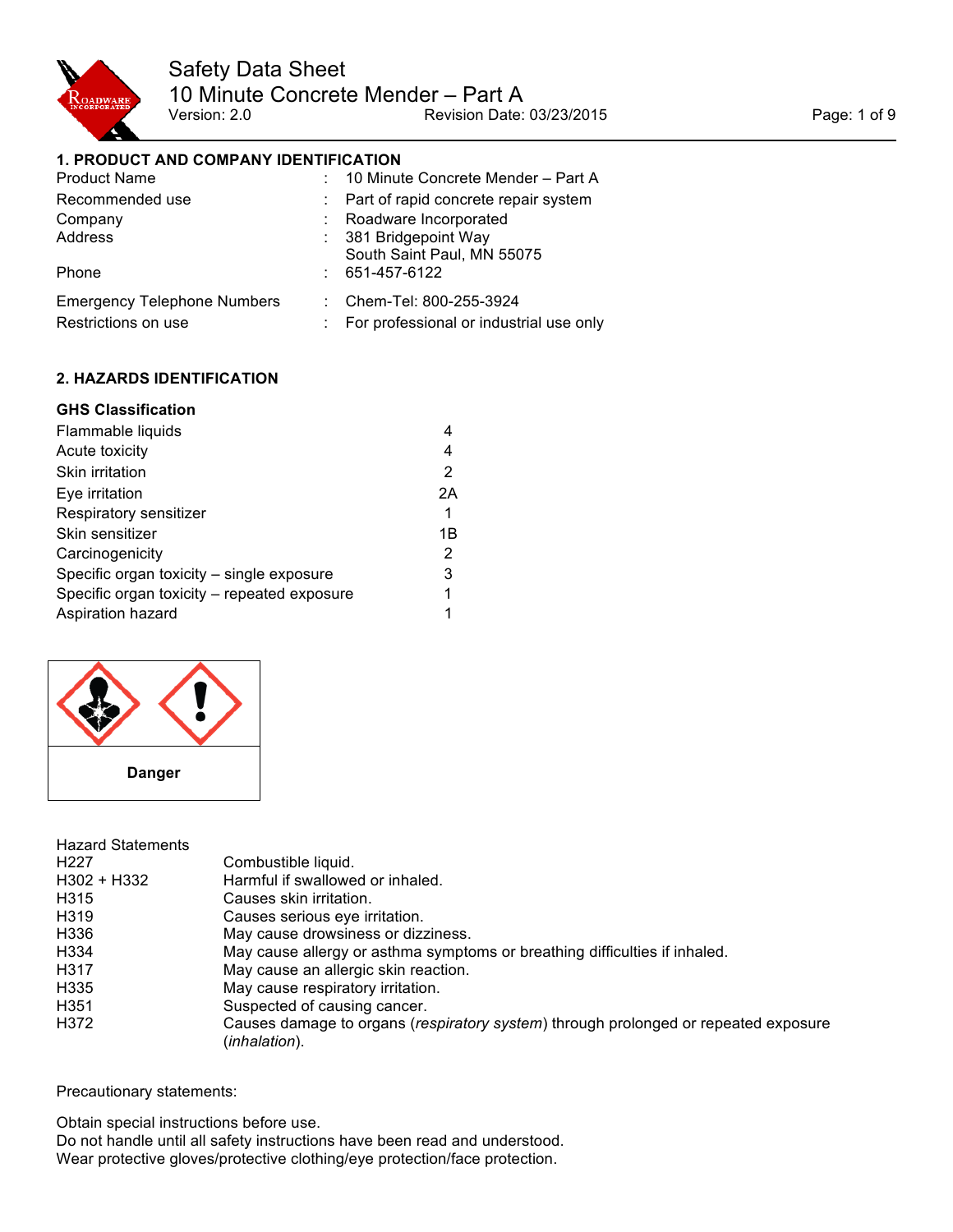

Wash skin thoroughly after handling.

Keep away from flames and hot surfaces. No smoking.

Do not breathe dust, fume, gas, vapors or spray. Use outdoors or only in well ventilated area. In case of inadequate ventilation wear respiratory protection.

Do not eat, drink or smoke when using this product.

If exposed or concerned: Get medical advice/attention.

#### Response statements:

If swallowed: Rinse mouth. Call a poison center or doctor/physician if you feel unwell.

If on skin: Rinse skin with plenty water.

If skin irritation or rash occurs: Get medical advice/attention.

Take off contaminated clothing and wash before reuse.

If inhaled: If breathing is difficult, remove person to fresh air and keep at rest in a comfortable position for breathing. Call a poison center or doctor/physician if you feel unwell. If experiencing respiratory symptoms: Contact a poison center or doctor/physician.

If in eyes: Rinse cautiously with water for several minutes. Remove contact lenses, if present and easy to do. Continue rinsing. If eye irritation persists: get medical advice/attention.

In case of fire: Use dry sand, dry chemical or alcohol-resistant foam for extinction.

Storage: Store in a well-ventilated place. Keep cool. Keep container tightly closed. Store locked up.

Disposal: Dispose of contents and container in accordance with existing federal, state and local environmental control laws.

## **Section 3. Composition / Information on Ingredients**

This product is a mixture.

#### **Hazardous Components**

| <b>CAS Number</b> | <b>Chemical Name</b>                   | Concentration |
|-------------------|----------------------------------------|---------------|
| $101 - 68 - 8$    | 4,4'-Diphenylmethane Diisocyanate      | 25-35%        |
| 64742-94-5        | Solvent naphtha, heavy                 | 30-34%        |
| 9016-87-9         | Polymeric Diphenylmethane Diisocyanate | 20-27%        |
|                   | Methyl-naphalenes, mixed isomers       | $0 - 15%$     |
| $91 - 20 - 3$     | Naphthalene                            | $0 - 4%$      |

Specific chemical identities and exact percentages may have been withheld as a trade secret or CBI in compliance with 29 CFR 1910.1200 (i).

#### **4. First Aid Measures**

| <b>General Advice</b> | Take proper precautions to ensure your own health and safety before attempting rescue or<br>administering first aid. Wear protective clothing and gloves. See section 8 for recommendations.<br>Remove contaminated clothing. Move to a well ventilated area or outdoors.                                                           |
|-----------------------|-------------------------------------------------------------------------------------------------------------------------------------------------------------------------------------------------------------------------------------------------------------------------------------------------------------------------------------|
| <b>Skin Contact</b>   | After contact with skin, wash immediately with plenty of soap and water. Get medical attention if<br>irritation or rash develops. Wash clothing before reuse. Clean shoes thoroughly before reuse.<br>An MDI study has demonstrated that a polyglycol based skin cleanser or corn oil may be more<br>effective than soap and water. |
| Inhalation            | If inhaled, move affected persons to fresh air. If not breathing, give artificial respiration. Get<br>medical attention immediately. Treatment is symptomatic for primary irritation or<br>bronchospasm. If breathing is labored, qualified personnel should administer oxygen.                                                     |
| Ingestion             | If swallowed, get medical attention immediately. Wash out mouth with water. DO NOT induce<br>vomiting unless directed to do so by medical personnel. Never give anything by mouth to an<br>unconscious person.                                                                                                                      |
| Most important        | Most important symptoms and effects are described in section 2 and/or section 11.                                                                                                                                                                                                                                                   |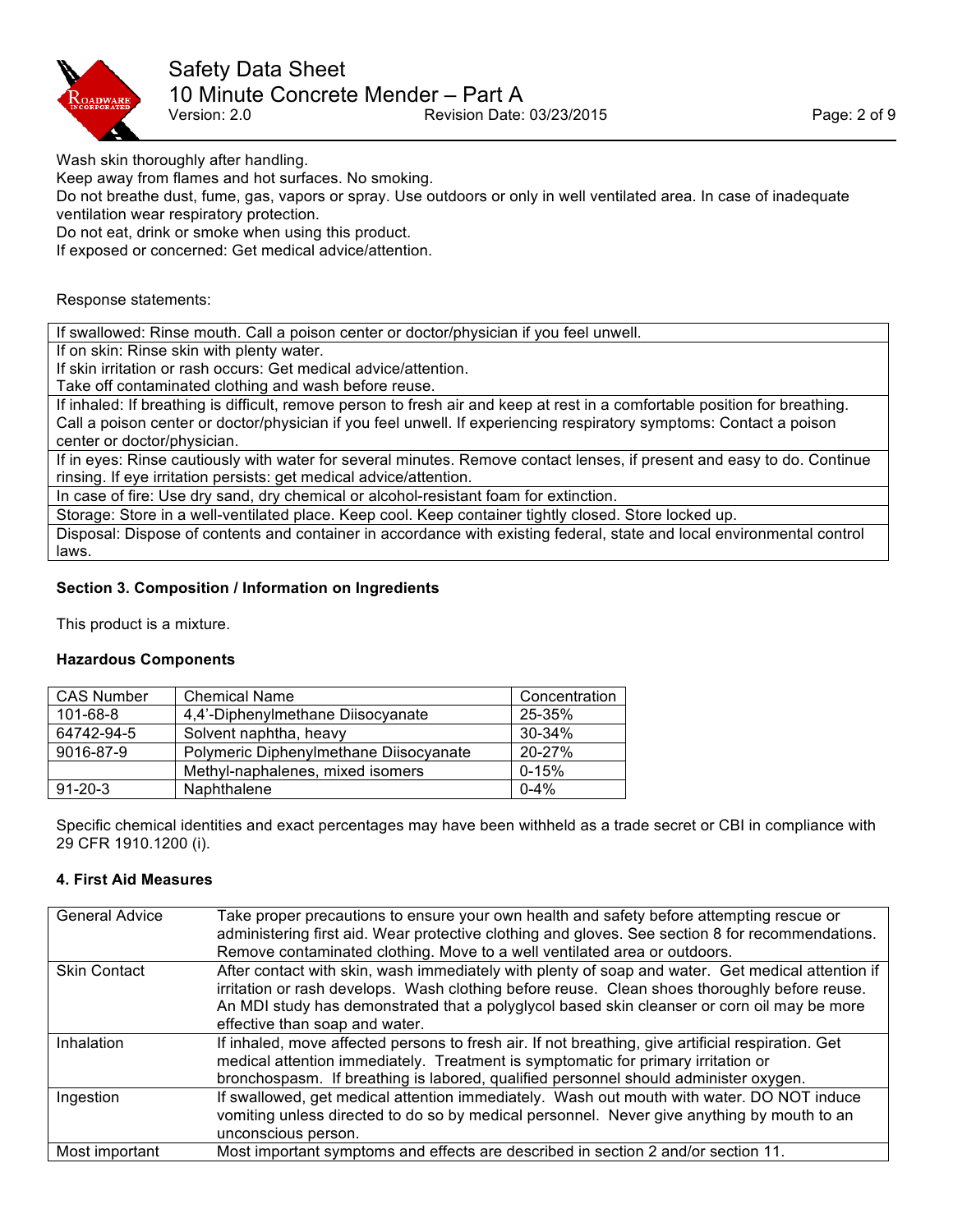

# Safety Data Sheet 10 Minute Concrete Mender – Part A<br>Version: 2.0 Revision Date: Provision Date: 03/23/2015 Page: 3 of 9

| symptoms and<br>effects (acute and<br>delayed) | Diphenylmethane Diisocyanate (MDI) vapors or mist at levels above the TLV or PEL can irritate<br>the respiratory tract (nose, throat, lungs). Respiratory sensitization may result in allergic or<br>asthmatic like symptoms including difficulty breathing, coughing, shortness of breath and<br>wheezing. These symptoms may be delayed several hours after exposure. These effects are<br>usually reversible. Persons with a preexisting bronchial hyper-reactivity to MDI may respond to<br>levels below the TLV or PEL with similar asthmatic like symptoms. Exposure to high vapor<br>concentrations of heavy aromatic solvents can cause central nervous system depression,<br>dizziness, light headedness, headache, nausea, and loss of coordination. |
|------------------------------------------------|----------------------------------------------------------------------------------------------------------------------------------------------------------------------------------------------------------------------------------------------------------------------------------------------------------------------------------------------------------------------------------------------------------------------------------------------------------------------------------------------------------------------------------------------------------------------------------------------------------------------------------------------------------------------------------------------------------------------------------------------------------------|
| Notes to Physician                             | Symptomatic and supportive therapy as needed. Following severe exposure medical follow-up<br>should be monitored for at least 48 hours. Bronchodilators, expectorants and antitussives may<br>be of help. Treat bronchospasm with inhaled beta2 agonist and oral or parenteral<br>corticosteroids.<br>Specific antidotes or neutralizers to isocyanates do not exist. Potential for chemical pneumonitis,<br>treat appropriately.                                                                                                                                                                                                                                                                                                                              |

## **5. Firefighting Measures**

| Suitable Extinguishing Media                      | Dry chemical, Carbon Dioxide (CO2), alcohol resistant foam, water fog.                                                                                                                                                                             |
|---------------------------------------------------|----------------------------------------------------------------------------------------------------------------------------------------------------------------------------------------------------------------------------------------------------|
| Not Suitable Extinguishing Media                  | Avoid high volume water jet, may spread fire.                                                                                                                                                                                                      |
| Special exposure hazards                          | In a fire or if heated, a pressure increase will occur and the container may burst.<br>Produces oxides of carbon and nitrogen as well as isocyanates. Combustion<br>products may be toxic and/or irritating. Avoid smoke.                          |
| Special protective equipment<br>for fire-fighters | Fire fighters should wear appropriate protective equipment and self-contained<br>breathing apparatus (SCBA) with a full face-piece operated in positive pressure<br>mode. PVC boots, gloves, safety helmet and protective clothing should be worn. |
| Special remarks on explosion<br>hazards           | Due to reaction with water producing CO2 gas, a hazardous build-up of pressure<br>could result if contaminated containers are re-sealed. Containers may burst if<br>overheated.                                                                    |

## **6. Accidental Release Measures**

| Personal protection       | Immediately contact emergency personnel. Isolate the area. Keep upwind avoiding<br>inhalation of vapors. Clean up should only be performed by trained personnel. People<br>dealing with major spillages should wear full protective clothing including respiratory<br>protection. Use suitable protective equipment (see section 8).                                                                                                                                                                                                                                                                                                                                         |
|---------------------------|------------------------------------------------------------------------------------------------------------------------------------------------------------------------------------------------------------------------------------------------------------------------------------------------------------------------------------------------------------------------------------------------------------------------------------------------------------------------------------------------------------------------------------------------------------------------------------------------------------------------------------------------------------------------------|
| Environmental precautions | Avoid dispersal of spilled material and runoff and contact with soil, waterways, drains<br>and sewers.                                                                                                                                                                                                                                                                                                                                                                                                                                                                                                                                                                       |
| Methods for cleaning up   | Contain and adsorb large spillages onto an inert, non-flammable adsorbent carrier<br>(such as earth, vermiculite or sand). Shovel into open-top drums or plastic bags for<br>further decontamination if necessary. Do not tightly seal containers as pressure from<br>generated gases may result in container rupture. Wash the spillage area clean with<br>liquid decontaminant. Test atmosphere for MDI. Neutralize small spillages with<br>decontaminant. Remove and properly dispose of residues (see section 13). Notify<br>applicable government authorities if release is reportable. The CERCLA for 4,4-MDI is<br>5,000 lbs. (see CERCLA information in section 15). |

| 7. Handling and Storage |                                                                                                                                                                                                                                                         |
|-------------------------|---------------------------------------------------------------------------------------------------------------------------------------------------------------------------------------------------------------------------------------------------------|
| Handling                | Put on appropriate personal protective equipment (see section 8). Eating, drinking and<br>smoking should be prohibited in areas where this material is handled, stored and<br>processed. Workers should wash hands and face before eating, drinking and |
|                         | smoking. Persons with a history of skin sensitization problems or asthma, allergies or                                                                                                                                                                  |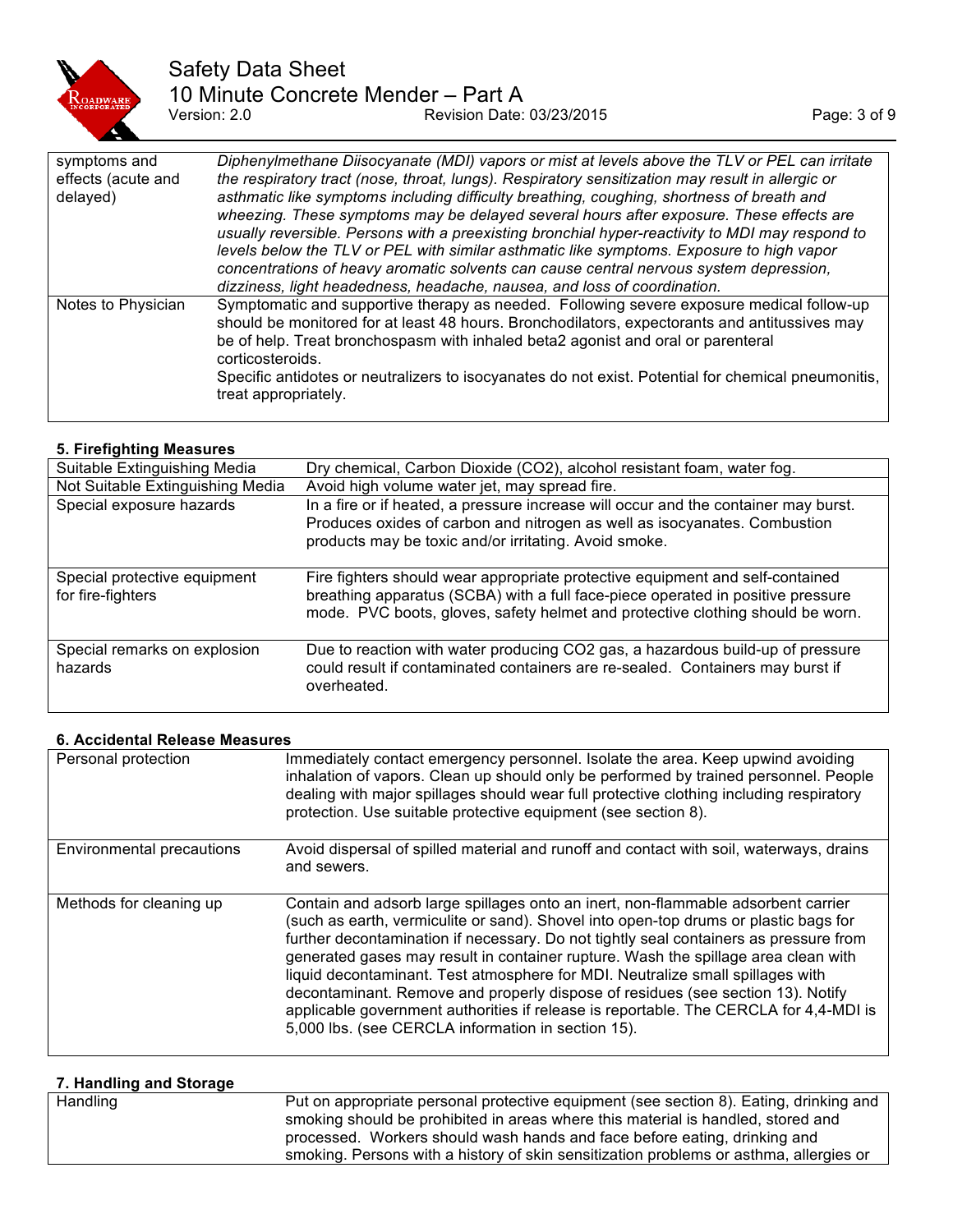

|                                               | chronic or recurrent respiratory disease should not be employed in any process in<br>which this product is used. Do not get in eyes or on skin or clothing. Do not breathe<br>vapor or mist. Do no ingest. Use only with adequate ventilation. Wear appropriate<br>respirator when ventilation is inadequate. Keep in the original container or an<br>approved alternative made from a compatible material. Keep tightly closed when not<br>in use. Empty containers retain product residue and can be hazardous. Do not reuse<br>container. |
|-----------------------------------------------|----------------------------------------------------------------------------------------------------------------------------------------------------------------------------------------------------------------------------------------------------------------------------------------------------------------------------------------------------------------------------------------------------------------------------------------------------------------------------------------------------------------------------------------------|
| Storage                                       | Keep container in a cool, well-ventilated area. Keep container tightly closed. Keep<br>away from moisture. Due to reaction with water producing CO2 gas, a hazardous<br>build-up of pressure may result if contaminated containers are resealed. Do not reseal<br>contaminated containers. Uncontaminated containers, free of moisture, may be<br>resealed only after placing under a nitrogen blanket. Do not store in containers made<br>of copper, copper alloys or galvanized surfaces.                                                  |
| Safe storage temperature $60 - 100^{\circ}$ F |                                                                                                                                                                                                                                                                                                                                                                                                                                                                                                                                              |

## **8. Exposure Controls / Personal Protection**

## Exposure Limits

| <b>CAS Number</b> | Component                            | Value<br>type | Limit / Standard           | <b>Notes</b>       | Source             |
|-------------------|--------------------------------------|---------------|----------------------------|--------------------|--------------------|
| 101-68-8          | 4,4'-Diphenylmethane<br>Diisocyanate | <b>TWA</b>    | $0.005$ ppm                |                    | <b>ACGIH</b>       |
| 101-68-8          | 4,4'-Diphenylmethane<br>Diisocyanate | <b>CLV</b>    | $0.02$ ppm, $0.2$<br>mg/m3 |                    | OSHA <sub>Z1</sub> |
| 64742-94-5        | Solvent naphtha, heavy               | <b>TWA</b>    | 500 ppm<br>2000 mg/m3      |                    | OSHA <sub>Z1</sub> |
| 64742-94-5        | Solvent naphtha, heavy               | <b>TWA</b>    | 200 mg/m3                  | Total hydrocarbons | <b>ACGIH</b>       |
| 64742-94-5        | Solvent naphtha, heavy               | <b>TWA</b>    | 400 ppm<br>1600 mg/m3      |                    | OSHA P0            |
| $91 - 20 - 3$     | Naphthalene                          | <b>TWA</b>    | 10 ppm                     |                    | <b>ACGIH</b>       |
| $91 - 20 - 3$     | Naphthalene                          | <b>STEL</b>   | 15 ppm                     |                    | <b>ACGIH</b>       |
| $91 - 20 - 3$     | Naphthalene                          | TWA           | 10 ppm<br>50 mg/m3         |                    | <b>NIOSH REL</b>   |
| $91 - 20 - 3$     | Naphthalene                          | <b>ST</b>     | 15 ppm<br>75 mg/m3         |                    | <b>NIOSH REL</b>   |
| $91 - 20 - 3$     | Naphthalene                          | <b>TWA</b>    | 10 ppm<br>50 mg/m3         |                    | OSHA <sub>Z1</sub> |
| $91 - 20 - 3$     | Naphthalene                          | <b>TWA</b>    | 10 ppm<br>50 mg/m3         |                    | OSHA P0            |
| $91 - 20 - 3$     | Naphthalene                          | <b>STEL</b>   | 15 ppm<br>75 mg/m3         |                    | OSHA P0            |

| <b>Preventive Measures</b>  | Conditions of use, adequacy of engineering or other control measures and actual exposures<br>will dictate the need for specific protective devices at your workplace. Medical supervision of<br>all employees who handle or come in contact with respiratory sensitizers is recommended.<br>Persons with respiratory problems including asthmatic-type conditions, chronic bronchitis, or<br>other chronic respiratory diseases or recurrent skin eczema or skin allergies should be<br>evaluated for their suitability of working with this product. Once a person is diagnosed as<br>sensitized, no further exposure to the material that caused the sensitization should be<br>permitted. |
|-----------------------------|----------------------------------------------------------------------------------------------------------------------------------------------------------------------------------------------------------------------------------------------------------------------------------------------------------------------------------------------------------------------------------------------------------------------------------------------------------------------------------------------------------------------------------------------------------------------------------------------------------------------------------------------------------------------------------------------|
| <b>Engineering Controls</b> | Use local exhaust ventilation to maintain airborne concentrations below the TLV. Suitable<br>respiratory equipment should be used in cases of insufficient ventilation or where operational<br>procedures demand it. For guidance on engineering control measures refer to publications                                                                                                                                                                                                                                                                                                                                                                                                      |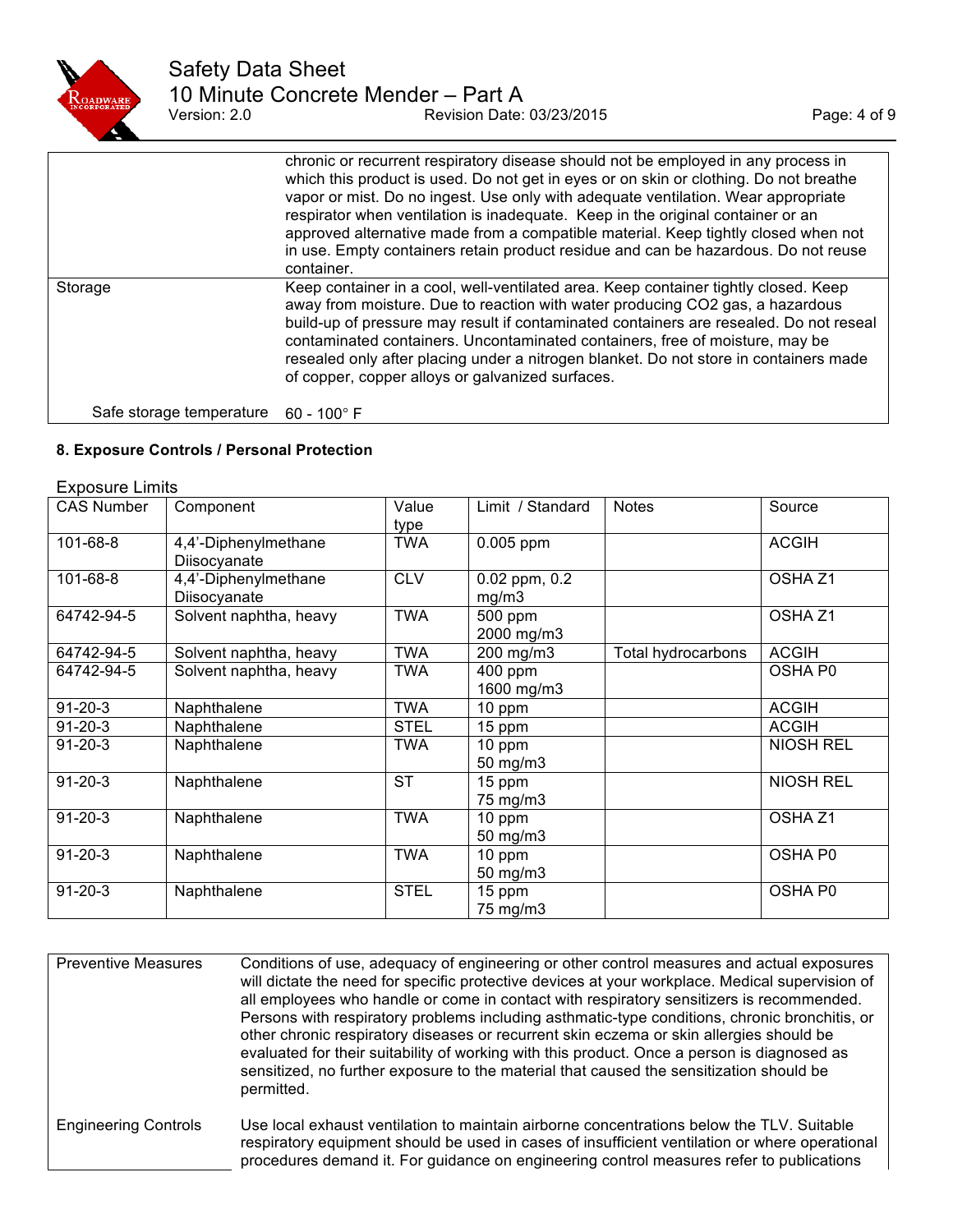

|                            | such as the ACGIH current edition of 'Industrial Ventilation, a manual of Recommended<br>Practice.' |
|----------------------------|-----------------------------------------------------------------------------------------------------|
| <b>Personal Protection</b> |                                                                                                     |
| Eyes                       | Chemical safety goggles. If there is a potential for splashing, use a full face shield.             |
| <b>Skin</b>                | Protective clothing should be selected and used in accordance with 'Guidelines for the              |
|                            | Selection of Chemical Protective Clothing' published by ACGIH.                                      |
| Respiratory                | When the product is sprayed or heated without adequate ventilation, an approved                     |
|                            | MSHA/NIOSH positive pressure, supplied-air respirator may be required. Air purifying                |
|                            | respirators equipped with organic vapor cartridges and a HEPA (P100) particulate filter may         |
|                            | be used under certain conditions when a cartridge change-out schedule has been developed            |
|                            | in accordance with OSHA respiratory protection standard (29 CFR 1910.134).                          |
| Hands                      | Chemical-resistant, impervious gloves complying with an approved standard should be worn            |
|                            | at all times when handling chemical products. Nitrile rubber has shown good results. Thin           |
|                            | latex or vinyl disposable gloves should be avoided. Consult with producers of protective            |
|                            | gloves for suitability.                                                                             |
| <b>Other Protection</b>    | Consult your supervisor or S.O.P. for special handling instructions.                                |

## **9. Physical and Chemical Properties**

| General Information         |                                                                                      |
|-----------------------------|--------------------------------------------------------------------------------------|
| Physical state              | Liquid                                                                               |
| Color                       | Clear brown                                                                          |
| Odor                        | Hydrocarbon like                                                                     |
| Odor Threshold              | Not available                                                                        |
| рH                          | Not available                                                                        |
| Boiling point               | $>$ 350 $\degree$ F                                                                  |
| Melting point               | Not available                                                                        |
| Flash point                 | > 145 °F PMCC                                                                        |
| <b>Explosive properties</b> | Non-explosive in the presence of the following materials or conditions: Open flames, |
|                             | sparks and static discharge and shocks and mechanical impacts.                       |
| Auto-ignition temperature   | > 840 °F                                                                             |
| <b>Evaporation Rate</b>     | Very slow                                                                            |
| Relative density            | 1.1                                                                                  |
| Vapor pressure              | Not available                                                                        |
| Vapor density               | Not Available                                                                        |
| Viscosity                   | $5 - 15$ cps                                                                         |
| VOC content                 | Not Available                                                                        |

#### **10. Stability and Reactivity**

| Stability and reactivity                   | Stable at room temperature. Reaction with water (moisture) produces CO2 gas.<br>Exothermic reaction with materials containing active hydrogen groups. This product is<br>insoluble with water and moisture laden air. It will react with water slowly at the<br>interface creating a solid water-insoluble layer of polyurea and liberating carbon<br>dioxide gas. |
|--------------------------------------------|--------------------------------------------------------------------------------------------------------------------------------------------------------------------------------------------------------------------------------------------------------------------------------------------------------------------------------------------------------------------|
| Conditions of instability                  | Avoid high temperatures.                                                                                                                                                                                                                                                                                                                                           |
| Incompatibility with various<br>substances | Water, alcohols, amines, bases and acids.                                                                                                                                                                                                                                                                                                                          |
| Hazardous polymerization                   | Polymerization may occur with incompatible reactants, especially strong bases                                                                                                                                                                                                                                                                                      |
|                                            | (alkalis, tertiary amines, metal salts), water, or temperatures over 160°C (320°F).                                                                                                                                                                                                                                                                                |
| Hazardous decomposition                    | Combustion products may include: carbon oxides (CO, CO2), nitrogen oxides (NO,                                                                                                                                                                                                                                                                                     |
| products                                   | NO2), hydrocarbons and other undetermined components.                                                                                                                                                                                                                                                                                                              |

## **11. Toxicological Information**

No product specific toxicological information is available. Data obtained on components are summarized below.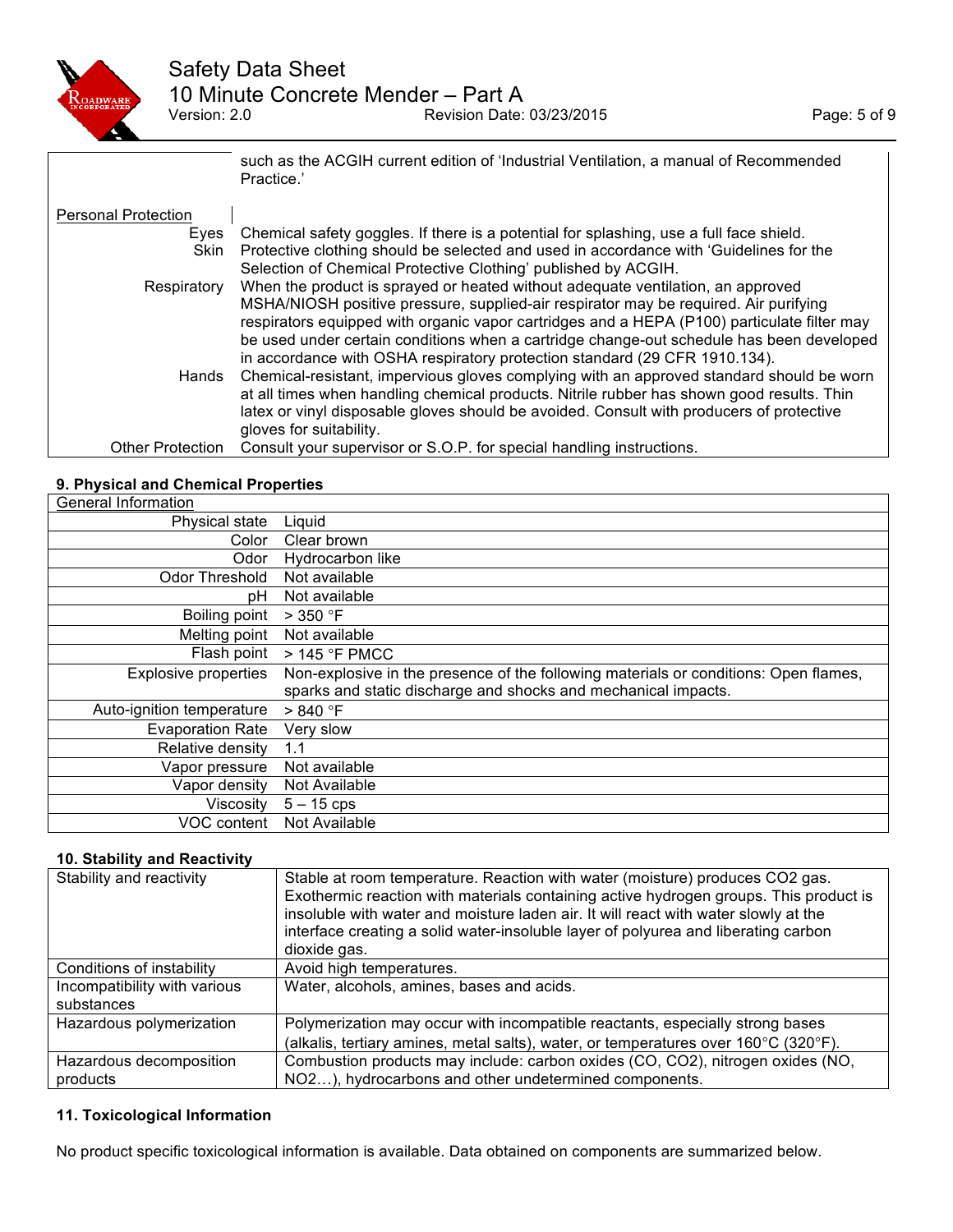

| Component                                                                |                                                                                                                                                                                                                                                                                                                                                                                                                                                                                                                                                                                                                                                                                                                                                                                                                                                                           |
|--------------------------------------------------------------------------|---------------------------------------------------------------------------------------------------------------------------------------------------------------------------------------------------------------------------------------------------------------------------------------------------------------------------------------------------------------------------------------------------------------------------------------------------------------------------------------------------------------------------------------------------------------------------------------------------------------------------------------------------------------------------------------------------------------------------------------------------------------------------------------------------------------------------------------------------------------------------|
| $01 - 68 - 8$<br>9016-87-9                                               | 4,4'-Diphenylmethane Diisocyanate (MDI)<br>Polymeric Diphenylmethane Diisocyanate (pMDI)                                                                                                                                                                                                                                                                                                                                                                                                                                                                                                                                                                                                                                                                                                                                                                                  |
|                                                                          | Likely routes of exposure: Skin contact, Inhalation, eye contact                                                                                                                                                                                                                                                                                                                                                                                                                                                                                                                                                                                                                                                                                                                                                                                                          |
| <b>Acute Toxicity</b>                                                    | Inhalation: At room temperature vapors are expected to be minimal due to the low vapor<br>pressure (ability to evaporate) of both MDI and pMDI. MDI vapors or mists above the TLV or<br>PEL can result in irritation of the respiratory tract (nose, throat, lungs). Symptoms include runny<br>nose, shortness of breath, coughing or wheezing, chest tightness or difficulty breathing.<br>Oral: Low toxicity if swallowed, may irritate the digestive system if large amounts are<br>swallowed.                                                                                                                                                                                                                                                                                                                                                                         |
| <b>Skin Corrosion</b><br><b>Skin Irritation</b>                          | Repeated exposure may cause allergic type reactions including rash, itching, irritation and<br>redness. Skin contact is unlikely to result in absorption of significant amounts. Cured material<br>can be difficult to remove.                                                                                                                                                                                                                                                                                                                                                                                                                                                                                                                                                                                                                                            |
| Eye Damage<br>Eye Irritation                                             | Causes eye irritation, swelling and redness. May cause temporary corneal injury.                                                                                                                                                                                                                                                                                                                                                                                                                                                                                                                                                                                                                                                                                                                                                                                          |
| Respiratory or<br>Skin sensitization                                     | Respiratory Sensitizer: Concentrations above the TLV or PEL can cause allergic symptoms<br>including asthma attack, bronchitis, bronchial spasms, and pulmonary edema. These<br>symptoms can be delayed for several hours after exposure. These effects are usually<br>reversible although decreased lung function has been associated with overexposure to<br>isocyanates. Persons with a preexisting sensitivity to isocyanates may react to levels below the<br>TLV or PEL. Use of this product in a manner consistent with the recommended application<br>procedures and current exposure guidelines is expected to protect against these effects<br>reported for MDI.<br>Skin Sensitization: Some animal research studies have associated prolonged or repeated skin<br>contact with skin sensitization and a possible role in respiratory isocyanate sensitization. |
| Carcinogenicity                                                          | pMDI has been classified as IARC Group 3. There is inadequate evidence to describe its<br>carcinogenetic potential. Chronic exposure studies involving animals at very high exposure<br>levels (6 mg/kg for lifetime) resulted in tumor formation. pMDI is not considered a human<br>carcinogen as defined by the IARC, NTP, OSHA.<br>MDI is not considered a human carcinogen as defined by the IARC, NTP, OSHA.                                                                                                                                                                                                                                                                                                                                                                                                                                                         |
| Germ Cell<br>Mutagenicity                                                | No effects observed                                                                                                                                                                                                                                                                                                                                                                                                                                                                                                                                                                                                                                                                                                                                                                                                                                                       |
| Reproductive toxicity                                                    | No effects observed                                                                                                                                                                                                                                                                                                                                                                                                                                                                                                                                                                                                                                                                                                                                                                                                                                                       |
| <b>Target Organ</b><br>Systematic Toxicity -<br>Single Exposure          | No data available                                                                                                                                                                                                                                                                                                                                                                                                                                                                                                                                                                                                                                                                                                                                                                                                                                                         |
| <b>Target Organ</b><br>Systematic Toxicity -<br><b>Repeated Exposure</b> | Irritation to lungs and nasal cavity. Tissue injury in the upper respiratory tract has been<br>observed in laboratory animals repeatedly exposed to excessive levels of pMDI / MDI aerosol.                                                                                                                                                                                                                                                                                                                                                                                                                                                                                                                                                                                                                                                                               |
| <b>Aspiration Toxicity</b>                                               | No data available                                                                                                                                                                                                                                                                                                                                                                                                                                                                                                                                                                                                                                                                                                                                                                                                                                                         |
| 64742-94-5                                                               | Solvent naphtha, heavy                                                                                                                                                                                                                                                                                                                                                                                                                                                                                                                                                                                                                                                                                                                                                                                                                                                    |
| <b>Acute Toxicity</b>                                                    | Likely routes of exposure: Skin contact, inhalation, eye contact<br>Inhalation: Minimally toxic. Exposure to levels exceeding the TLV or PEL may result in central<br>nervous system depression. Symptoms include drowsiness, dizziness and loss of coordination.<br>Oral: Minimally toxic. May cause gastro-intestinal pain, coughing, headache, dizziness,<br>diarrhea, nausea, vomiting and unconsciousness.<br>Dermal: Minimally toxic. May cause dryness leading to itching and dermatitis.<br>Toxicity estimates:<br>Inhalation: LC50, rat, male/female > 4600 mg/m3 / 4 hrs.<br>Oral: LD50, rat, male/female: > 5000 mg/kg                                                                                                                                                                                                                                         |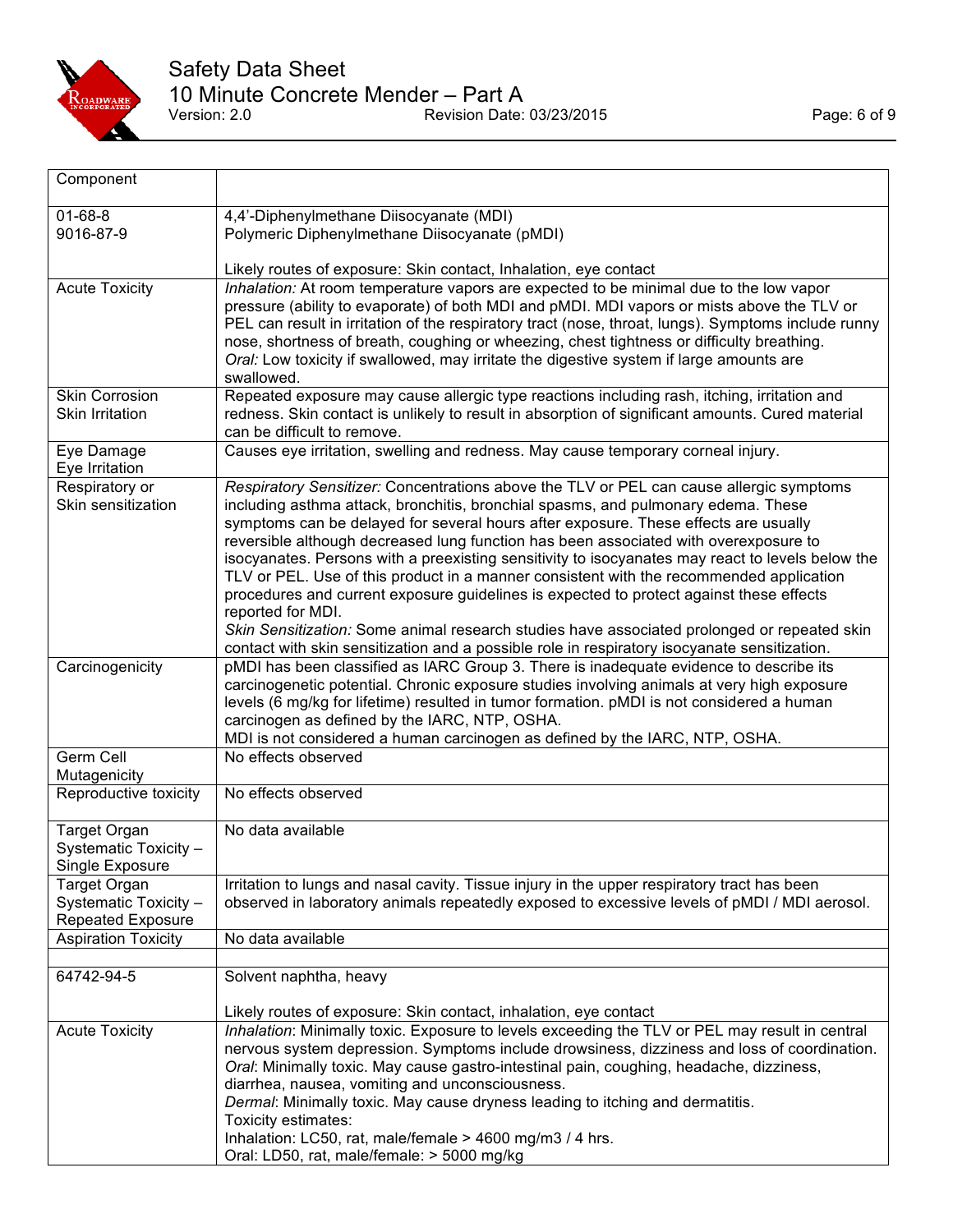

# Safety Data Sheet

10 Minute Concrete Mender – Part A<br>Version: 2.0 Revision Date:

Provision Date: 03/23/2015

|                                          | Dermal: LD50, rabbit, > 3000 mg/kg                                                                 |
|------------------------------------------|----------------------------------------------------------------------------------------------------|
| <b>Skin Corrosion</b>                    | Causes skin irritation, redness, dryness or roughness. Not considered a skin corrosive             |
| <b>Skin Irritation</b>                   |                                                                                                    |
| Eye Damage                               | Irritating to eyes. Not expected to cause serious eye damage                                       |
| Eye Irritation                           |                                                                                                    |
| Respiratory or                           | Not expected to be a skin sensitizer.                                                              |
| Skin sensitization                       | Did not cause sensitization in laboratory animals.                                                 |
| Carcinogenicity                          | Solvent Naphtha, heavy, is not considered a human carcinogen as defined by the IARC, NTP,<br>OSHA. |
| Germ Cell                                | Negative                                                                                           |
| Mutagenicity                             |                                                                                                    |
| Reproductive toxicity                    | No reproductive effects. No teratogenic effects on fetal development.                              |
| <b>Target Organ</b>                      | Inhalation: Central nervous system, May cause drowsiness and/or dizziness. Possible narcotic       |
| Systematic Toxicity -<br>Single Exposure | effects including nausea and vomiting when over exposed to levels beyond the TLV or PEL.           |
| <b>Target Organ</b>                      | Not expected to cause organ damage from prolonged or repeated exposure. Based on the               |
| Systematic Toxicity -                    | physical-chemical properties of this material when compared with test data from similar            |
| <b>Repeated Exposure</b>                 | compounds                                                                                          |
| <b>Aspiration Toxicity</b>               | Aspiration into the lungs if swallowed or when vomiting may cause chemical pneumonitis which       |
|                                          | can be fatal.                                                                                      |
|                                          |                                                                                                    |
| $91 - 20 - 3$                            | Naphthalene                                                                                        |
|                                          |                                                                                                    |
|                                          | Likely routes of exposure: Skin contact, inhalation, eye contact                                   |
| <b>Acute Toxicity</b>                    | No data available                                                                                  |
| <b>Skin Corrosion</b>                    | No data available                                                                                  |
| Skin Irritation                          |                                                                                                    |
| Eye Damage                               | No data available                                                                                  |
| Eye Irritation                           |                                                                                                    |
| Respiratory or                           | No data available                                                                                  |
| Skin sensitization                       |                                                                                                    |
| Carcinogenicity                          | Naphthalene                                                                                        |
|                                          | IARC 2B - 2B, possible human carcinogen.                                                           |
|                                          | ACGIH - A3 Confirmed animal carcinogen. Relevance to humans is unknown.                            |
|                                          | NTP - Reasonably anticipated to be a human carcinogen.                                             |
|                                          |                                                                                                    |
| Germ Cell                                | No data available                                                                                  |
| Mutagenicity                             |                                                                                                    |
| Reproductive toxicity                    | No data available                                                                                  |
| <b>Target Organ</b>                      | No data available                                                                                  |
| Systematic Toxicity -                    |                                                                                                    |
| Single Exposure                          |                                                                                                    |
| <b>Target Organ</b>                      | No data available                                                                                  |
| Systematic Toxicity -                    |                                                                                                    |
| <b>Repeated Exposure</b>                 |                                                                                                    |
| <b>Aspiration Toxicity</b>               | No data available                                                                                  |

## **12. Ecological Information**

No product specific ecological information is available. Data obtained on components are summarized below.

| Component                     |                                                                                 |
|-------------------------------|---------------------------------------------------------------------------------|
| $01 - 68 - 8$                 | 4,4'-Diphenylmethane Diisocyanate (MDI)                                         |
| 9016-87-9                     | Polymeric Diphenylmethane Diisocyanate (pMDI)                                   |
| Persistence and degradability | In aquatic environments these components react with water to create carbon      |
|                               | dioxide gas and insoluble polyureas. In atmospheric environments material has a |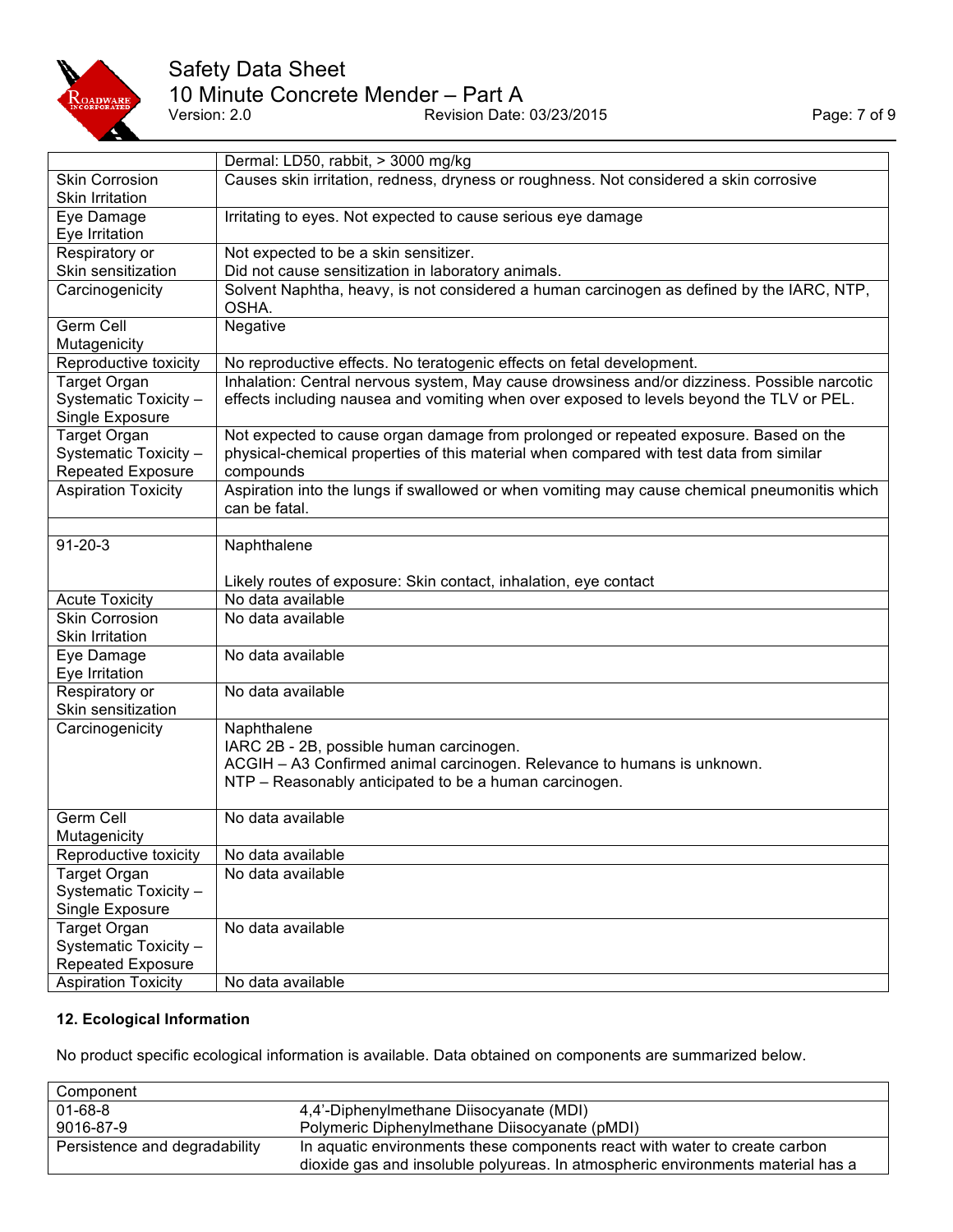

# Safety Data Sheet 10 Minute Concrete Mender – Part A<br>Version: 2.0 Revision Date:

Revision Date: 03/23/2015 Page: 8 of 9

|                               | short tropospheric half-life. Not degradable. Not considered persistent.                                               |
|-------------------------------|------------------------------------------------------------------------------------------------------------------------|
| Mobility                      | No data available                                                                                                      |
| <b>Bioaccumulation</b>        | Not considered to be bio-accumulative                                                                                  |
| Ecotoxicity effects           | No considered to be toxic                                                                                              |
| Aquatic toxicity              | Not considered dangerous to aquatic species                                                                            |
|                               |                                                                                                                        |
| 64742-94-5                    | Solvent naphtha, heavy                                                                                                 |
| Persistence and degradability | In aquatic environments this component does not readily biodegrade. Readily<br>biodegrades into the atmosphere, soils. |
| Mobility                      | No data available                                                                                                      |
| <b>Bioaccumulation</b>        | Not likely to bioaccumulate                                                                                            |
| Ecotoxicity effects           | No data available                                                                                                      |
| Aquatic toxicity              | Very toxic to aquatic life                                                                                             |

Very toxic to aquatic life with long lasting effects. Avoid dispersal of spilled material and runoff from contact with soil, waterways, drains and sewers. Improper or unprofessional handling or disposal can create an environmental hazard.

#### **13. Disposal Considerations**

| Waste disposal | The generation of waste should be avoided or minimized wherever possible. Dispose of surplus<br>and non-recyclable products via a licensed waste disposal contractor. Disposal of this product,<br>solutions and any by-product should at all times comply with the requirements of environmental<br>protection and waste disposal legislation and any regional local authority requirements.<br>Contaminated containers should be emptied. Do not reuse containers. Do not burn or use a<br>cutting torch on empty containers. |
|----------------|---------------------------------------------------------------------------------------------------------------------------------------------------------------------------------------------------------------------------------------------------------------------------------------------------------------------------------------------------------------------------------------------------------------------------------------------------------------------------------------------------------------------------------|
| U.S. EPA RCRA  | EPA resource recovery act (RCRA) composite list of hazardous wastes and Appendix VIII<br>Hazardous constituents (40 CFR 261):<br>Under RCRA, it is the responsibility of the person who generates a solid waste to determine if that<br>waste is a hazardous waste as defined by 40 CFR 261.2.                                                                                                                                                                                                                                  |

#### **14. Transportation Information**

| Regulatory<br>Information | UN Number     | <b>Proper Shipping</b><br>Name | Class | $PG^*$ | Label | Additional information                                                     |
|---------------------------|---------------|--------------------------------|-------|--------|-------|----------------------------------------------------------------------------|
| <b>DOT Classification</b> | Not regulated |                                |       |        |       | Not regulated in non-bulk<br>packaging (less than 450 L or<br>119 gallons) |
| <b>TDG Classification</b> | Not regulated |                                |       |        |       |                                                                            |
| <b>IMDG Class</b>         | Not regulated |                                |       |        |       |                                                                            |
| <b>IATA-DGR Class</b>     | Not regulated |                                |       |        |       |                                                                            |

## **15. Regulatory Information**

| <b>United States Federal Regulations</b>            |                                                       |
|-----------------------------------------------------|-------------------------------------------------------|
| U.S. Toxic Substances Control Act (TSCA 8b)         | All components are listed or exempted.                |
| CERCLA - reportable quantity, calculated            | 15,000 lbs. (1900 gallons) 101-68-84, MDI             |
|                                                     | 15,000 lbs. (1900 gallons) 9016-87-9, Polymeric MDI   |
|                                                     | 3,000 lbs. (380 gallons), 91-20-3, Naphthalene        |
| SARA 304 Extremely Hazardous Substances RQ          | Does not contain any components subject to 304 EHS RQ |
| SARA 311 / 312                                      | Acute health hazard                                   |
|                                                     | Chronic health hazard                                 |
| EPA Community Right To Know Act (EPCRA) SARA Title  | 101-68-84, 4-Diphenylmethane Diisocyanate             |
| III Section 313, components requiring notification. | 9016-87-9, Polymeric Diphenylmethane Diisocyanate     |
|                                                     | 91-20-3, Naphthalene                                  |
| Clean Air Act, Components listed as HAP             | CAS 91-20-3, Naphthalene                              |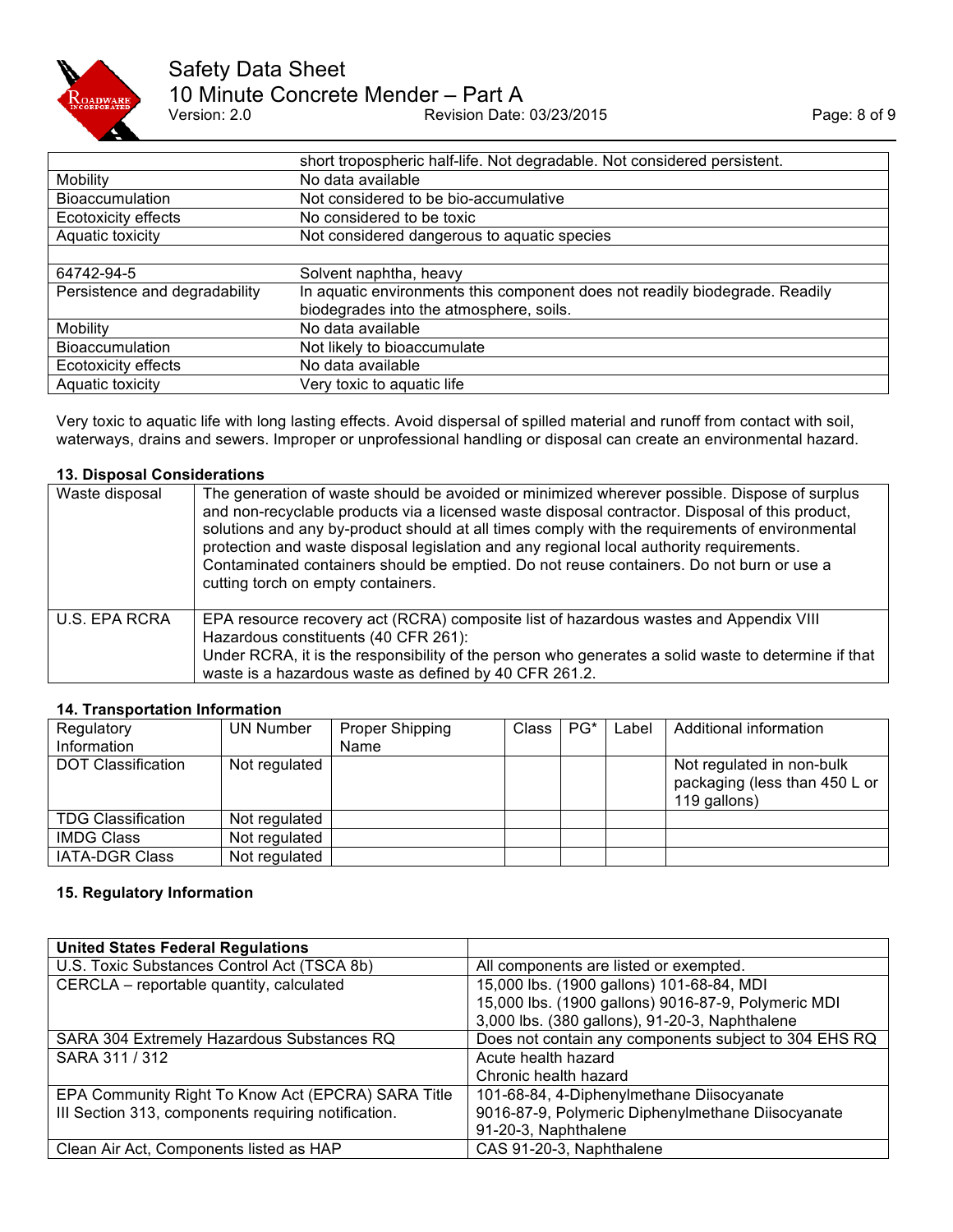

# Safety Data Sheet 10 Minute Concrete Mender – Part A<br>Version: 2.0 Revision Date: Revision Date: 03/23/2015 Page: 9 of 9

| Clean Water Act, Section 311, Table 116.4A | CAS 91-20-3, Naphthalene                                                                                                                |
|--------------------------------------------|-----------------------------------------------------------------------------------------------------------------------------------------|
| Clean Water Act, Section 311, Table 117.3  | CAS 91-20-3, Naphthalene                                                                                                                |
| Clean Water Act, Section 307               | CAS 91-20-3, Naphthalene                                                                                                                |
| California Prop 65                         | This product contains a chemical known to the State of<br>California to cause cancer. CAS 91-20-3, Naphthalene                          |
| DRC Conflict materials                     | Based upon information from our suppliers this product is<br>"DRC Conflict Free" as defined by the SEC Conflict<br>Minerals Final Rule. |

| <b>Canadian Regulations</b> |                                                                                                                                                                                                                                          |
|-----------------------------|------------------------------------------------------------------------------------------------------------------------------------------------------------------------------------------------------------------------------------------|
| WHMIS (Canada)              | WHMIS Class D-1A: Material causing immediate and<br>serious toxic effects (Very toxic).<br>WHMIS Class D-2A: Material causing other toxic effects<br>(Very Toxic).<br>WHMIS Class D-2B: Material causing other toxic effects<br>(Toxic). |
| CEPA (DSL)                  | Canada inventory: All components are listed or exempted.                                                                                                                                                                                 |

#### **16. Other Information**

**While the information and recommendations in this publication are to the best of our knowledge, information and belief accurate at the date of publication,** *NOTHING HEREIN IS TO BE CONSTRUED AS A WARRANTY, EXPRESS OR OTHERWISE.*

*IN ALL CASES, IT IS THE RESPONSIBILITY OF THE USER TO DETERIMINE THE APPLICABILITY OF SUCH INFORMATION AND RECOMMENDATIONS AND THE SUITABILITY OF ANY PRODUCT FOR ITS OWN PARTICULAR PURPOSE.* 

*THE PRODUCT MAY PRESENT HAZARDS AND SHOULD BE USED WITH CAUTION. WHILE CERTAIN HAZARDS ARE DESCRIBED IN THIS PUBLICATION, NO GUARANTEE IS MADE THAT THESE ARE THE ONLY HAZARDS THAT EXIST.* 

Disclaimer:

The data set forth in this sheet is based on information provided by the suppliers of raw materials and chemicals used in the manufacture of the aforementioned product. Roadware Incorporated makes no warranty with respect to the accuracy of the information provided by their suppliers, and disclaims all liability of reliance thereof.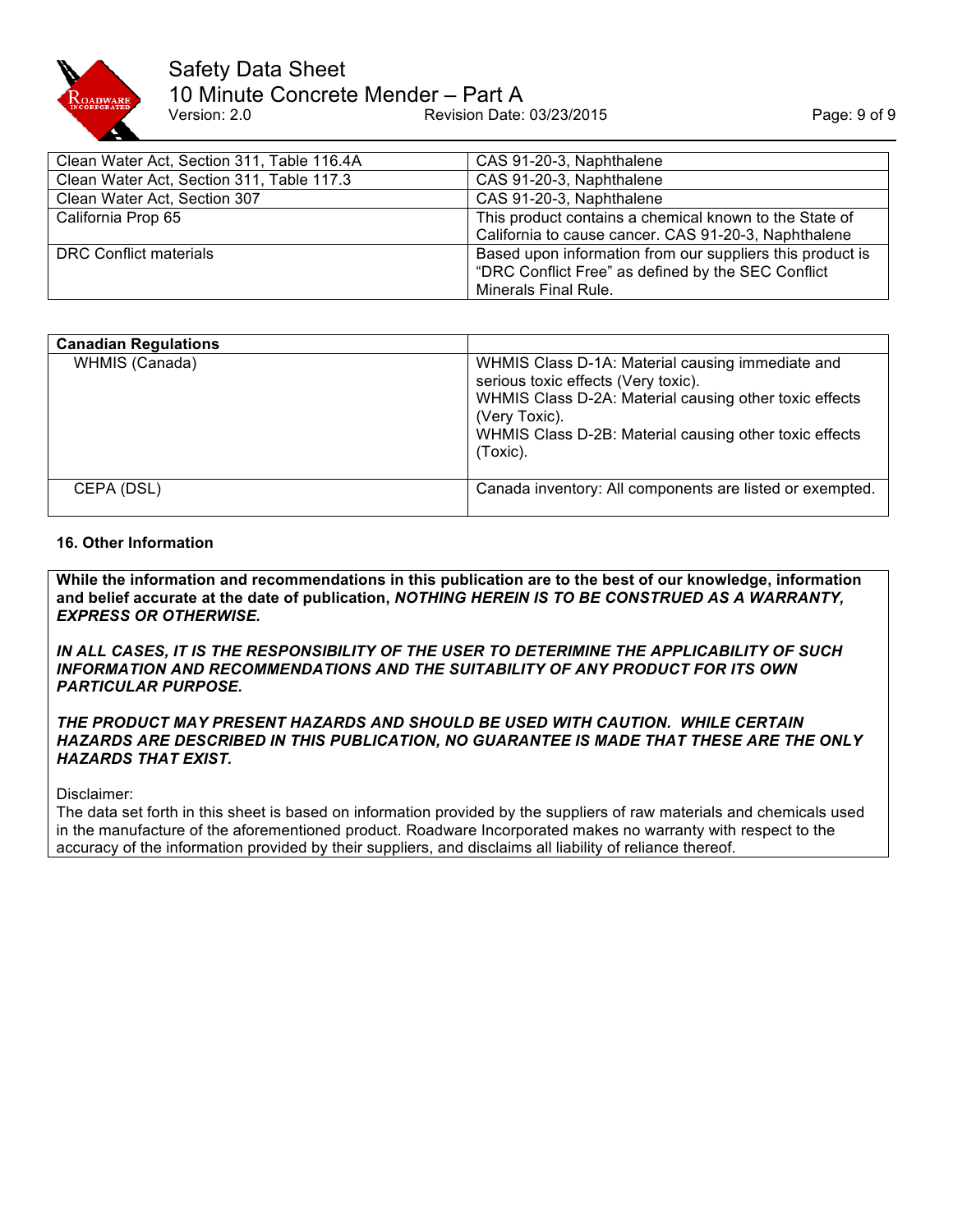

## **1. PRODUCT AND COMPANY IDENTIFICATION**

| <b>Product Name</b>                |    | : 10 Minute Concrete Mender - Part B    |
|------------------------------------|----|-----------------------------------------|
| Recommended use                    |    | : Part of rapid concrete repair system  |
| Company                            |    | Roadware Incorporated                   |
| Address                            |    | : 381 Bridgepoint Way                   |
|                                    |    | South Saint Paul, MN 55075              |
| Phone                              |    | $: 651-457-6122$                        |
| <b>Emergency Telephone Numbers</b> |    | $\therefore$ Chem-Tel: 800-255-3924     |
| Restrictions on use                | ÷. | For professional or industrial use only |

## **2. HAZARDS IDENTIFICATION**

## **GHS Classification**

| Flammable liquids                         |    |
|-------------------------------------------|----|
| <b>Skin irritation</b>                    | 2  |
| Eve irritation                            | 2Α |
| Specific organ toxicity – single exposure | 3  |
| Aspiration hazard                         | 1  |



| <b>Hazard Statements</b> |                                    |
|--------------------------|------------------------------------|
| H <sub>227</sub>         | Combustible liquid.                |
| H <sub>304</sub>         | Harmful if swallowed.              |
| H315                     | Causes skin irritation.            |
| H319                     | Causes serious eye irritation.     |
| H336                     | May cause drowsiness or dizziness. |

Precautionary statements:

Obtain special instructions before use. Do not handle until all safety instructions have been read and understood. Wear protective gloves/protective clothing/eye protection/face protection. Wash skin thoroughly after handling. Keep away from flames and hot surfaces. No smoking. Avoid breathing dust, fume, gas, vapors or spray. Use outdoors or only in well ventilated area. In case of inadequate ventilation wear respiratory protection.

#### Response statements:

If swallowed: Rinse mouth. Call a poison center or doctor/physician if you feel unwell. If on skin: Rinse skin with plenty of water. If skin irritation occurs: Get medical attention. Take off contaminated clothing and wash before reuse. If inhaled: If breathing is difficult, remove person to fresh air and keep at rest in a comfortable position for breathing.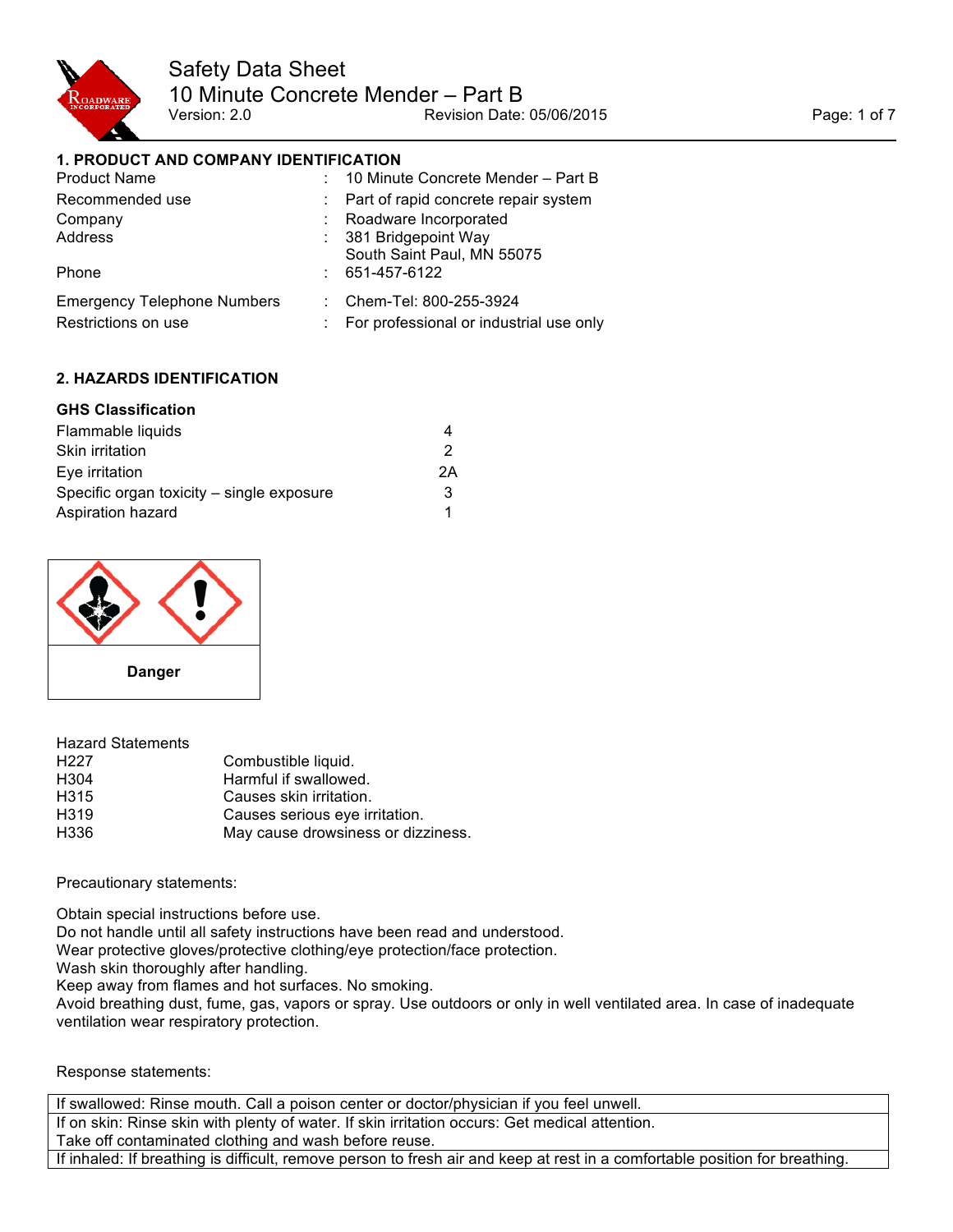

#### Call a poison center or doctor/physician if you feel unwell.

If in eyes: Rinse cautiously with water for several minutes. Remove contact lenses, if present and easy to do. Continue rinsing. If eye irritation persists: get medical advice/attention.

In case of fire: Use dry sand, dry chemical or alcohol-resistant foam for extinction.

Storage: Store in a well-ventilated place. Keep cool.

Disposal: Dispose of contents and container in accordance with existing federal, state and local environmental control laws.

## **Section 3. Composition / Information on Ingredients**

This product is a mixture.

## **Hazardous Components**

| <b>CAS Number</b> | <b>Chemical Name</b>   | Concentration |
|-------------------|------------------------|---------------|
| 64742-94-5        | Solvent naphtha, heavy | 25-50%        |
| $91 - 20 - 3$     | <b>Naphthalene</b>     | $0 - 5\%$     |
| $95 - 63 - 6$     | 1,2,4-trimethlybenzene | $0 - 2%$      |

Specific chemical identities and exact percentages may have been withheld as a trade secret or CBI in compliance with 29 CFR 1910.1200 (i).

#### **4. First Aid Measures**

| <b>General Advice</b> | Take proper precautions to ensure your own health and safety before attempting rescue or           |
|-----------------------|----------------------------------------------------------------------------------------------------|
|                       | administering first aid. Wear protective clothing and gloves. See section 8 for recommendations.   |
|                       | Remove contaminated clothing. Move to a well ventilated area or outdoors.                          |
| <b>Skin Contact</b>   | After contact with skin, wash immediately with plenty of soap and water. Get medical attention if  |
|                       | irritation or rash develops. Wash clothing before reuse. Clean shoes thoroughly before reuse.      |
| Eye Contact           | Immediately flush eye(s) with plenty of water. Remove contact lenses. If eye irritation persists   |
|                       | get medical advise/attention                                                                       |
| Inhalation            | If inhaled, move affected persons to fresh air. If not breathing, give artificial respiration. Get |
|                       | medical attention immediately. Treatment is symptomatic for primary irritation or                  |
|                       | bronchospasm. If breathing is labored, qualified personnel should administer oxygen.               |
| Ingestion             | If swallowed, get medical attention immediately. Wash out mouth with water. DO NOT induce          |
|                       | vomiting unless directed to do so by medical personnel. Never give anything by mouth to an         |
|                       | unconscious person.                                                                                |
| Most important        | Most important symptoms and effects are described in section 2 and/or section 11.                  |
| symptoms and          | Exposure to high vapor concentrations of heavy aromatic solvents can cause central nervous         |
| effects (acute and    | system depression, dizziness, light headedness, headache, nausea, and loss of coordination.        |
| delayed)              |                                                                                                    |
| Notes to Physician    | Symptomatic and supportive therapy as needed. Following severe exposure medical follow-up          |
|                       | should be monitored for at least 48 hours. Symptoms of poisoning may appear several hours          |
|                       | later. Potential for chemical pneumonitis, treat appropriately.                                    |
|                       |                                                                                                    |

### **5. Firefighting Measures**

| Suitable Extinguishing Media                      | Dry chemical, Carbon Dioxide (CO2), alcohol resistant foam, water fog.                                                                                                                                                                             |
|---------------------------------------------------|----------------------------------------------------------------------------------------------------------------------------------------------------------------------------------------------------------------------------------------------------|
| Not Suitable Extinguishing Media                  | Avoid high volume water jet, may spread fire.                                                                                                                                                                                                      |
| Special exposure hazards                          | In a fire or if heated, a pressure increase will occur and the container may burst.<br>Produces oxides of carbon and nitrogen as well as isocyanates. Combustion<br>products may be toxic and/or irritating. Avoid smoke.                          |
| Special protective equipment<br>for fire-fighters | Fire fighters should wear appropriate protective equipment and self-contained<br>breathing apparatus (SCBA) with a full face-piece operated in positive pressure<br>mode. PVC boots, gloves, safety helmet and protective clothing should be worn. |
| Special remarks on explosion<br>hazards           | Due to reaction with water producing CO2 gas, a hazardous build-up of pressure<br>could result if contaminated containers are re-sealed. Containers may burst if                                                                                   |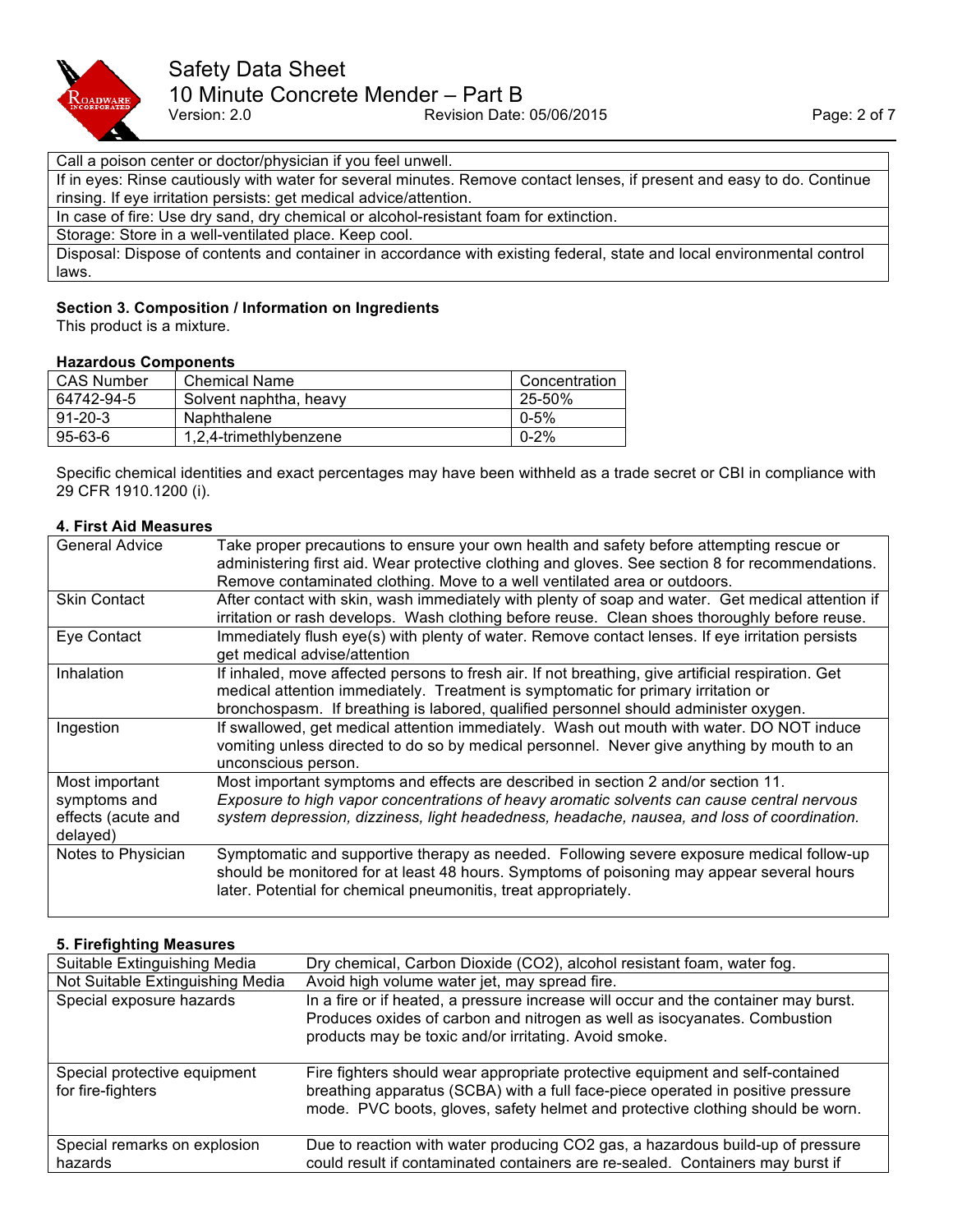

overheated.

#### **6. Accidental Release Measures**

| Personal protection              | Immediately contact emergency personnel. Isolate the area. Keep upwind avoiding<br>inhalation of vapors. Clean up should only be performed by trained personnel. People<br>dealing with major spillages should wear full protective clothing including respiratory<br>protection. Use suitable protective equipment (see section 8). |
|----------------------------------|--------------------------------------------------------------------------------------------------------------------------------------------------------------------------------------------------------------------------------------------------------------------------------------------------------------------------------------|
| <b>Environmental precautions</b> | Avoid dispersal of spilled material and runoff and contact with soil, waterways, drains<br>and sewers.                                                                                                                                                                                                                               |
| Methods for cleaning up          | Contain and adsorb large spillages onto an inert, non-flammable adsorbent carrier<br>(such as earth, vermiculite or sand). Shovel into open-top drums or plastic bags for<br>further decontamination if necessary.                                                                                                                   |

## **7. Handling and Storage**

| Handling                            | Put on appropriate personal protective equipment (see section 8). Eating, drinking and<br>smoking should be prohibited in areas where this material is handled, stored and<br>processed. Workers should wash hands and face before eating, drinking and<br>smoking. Do not get in eyes or on skin or clothing. Do not breathe vapor or mist. Do<br>no ingest. Use only with adequate ventilation. Wear appropriate respirator when<br>ventilation is inadequate. Keep in the original container or an approved alternative<br>made from a compatible material. Keep tightly closed when not in use. Empty<br>containers retain product residue and can be hazardous. Do not reuse container. |
|-------------------------------------|----------------------------------------------------------------------------------------------------------------------------------------------------------------------------------------------------------------------------------------------------------------------------------------------------------------------------------------------------------------------------------------------------------------------------------------------------------------------------------------------------------------------------------------------------------------------------------------------------------------------------------------------------------------------------------------------|
| Storage                             | Keep container in a cool, well-ventilated area. Keep container tightly closed.                                                                                                                                                                                                                                                                                                                                                                                                                                                                                                                                                                                                               |
| Safe storage temperature 60 - 100 F |                                                                                                                                                                                                                                                                                                                                                                                                                                                                                                                                                                                                                                                                                              |

## **8. Exposure Controls / Personal Protection**

Exposure Limits

| <b>CAS Number</b> | Component                 | Value<br>type | Limit / Standard              | <b>Notes</b>       | Source             |
|-------------------|---------------------------|---------------|-------------------------------|--------------------|--------------------|
| 64742-94-5        | Solvent naphtha, heavy    | <b>TWA</b>    | 500 ppm<br>2000 mg/m3         |                    | OSHA <sub>Z1</sub> |
| 64742-94-5        | Solvent naphtha, heavy    | TWA           | 200 mg/m3                     | Total hydrocarbons | <b>ACGIH</b>       |
| 64742-94-5        | Solvent naphtha, heavy    | <b>TWA</b>    | 400 ppm<br>1600 mg/m3         |                    | OSHA P0            |
| $91 - 20 - 3$     | Naphthalene               |               |                               |                    | <b>ACGIH</b>       |
| $91 - 20 - 3$     | Naphthalene               |               |                               |                    | <b>ACGIH</b>       |
| $91 - 20 - 3$     | Naphthalene               | <b>TWA</b>    | 10 ppm<br>$50 \text{ mg/m}$ 3 |                    | <b>NIOSH REL</b>   |
| $91 - 20 - 3$     | Naphthalene               | <b>ST</b>     | 15 ppm<br>75 mg/m3            |                    | <b>NIOSH REL</b>   |
| $91 - 20 - 3$     | Naphthalene               | <b>TWA</b>    | 10 ppm<br>50 mg/m3            |                    | OSHA Z1            |
| $91 - 20 - 3$     | Naphthalene               | <b>TWA</b>    | 10 ppm<br>50 mg/m3            |                    | OSHA P0            |
| $91 - 20 - 3$     | Naphthalene               | <b>STEL</b>   | 15 ppm<br>75 mg/m3            |                    | OSHA P0            |
| 526-73-8          | Benzene, 1,2,5-trimethyl- | <b>TWA</b>    | 25 ppm<br>125 mg/m3           |                    | <b>NIOSH REL</b>   |
| $95 - 63 - 6$     | 1,2,4-trimethlybenzene    | <b>TWA</b>    | 25 ppm<br>125 mg/m3           |                    | <b>NIOSH REL</b>   |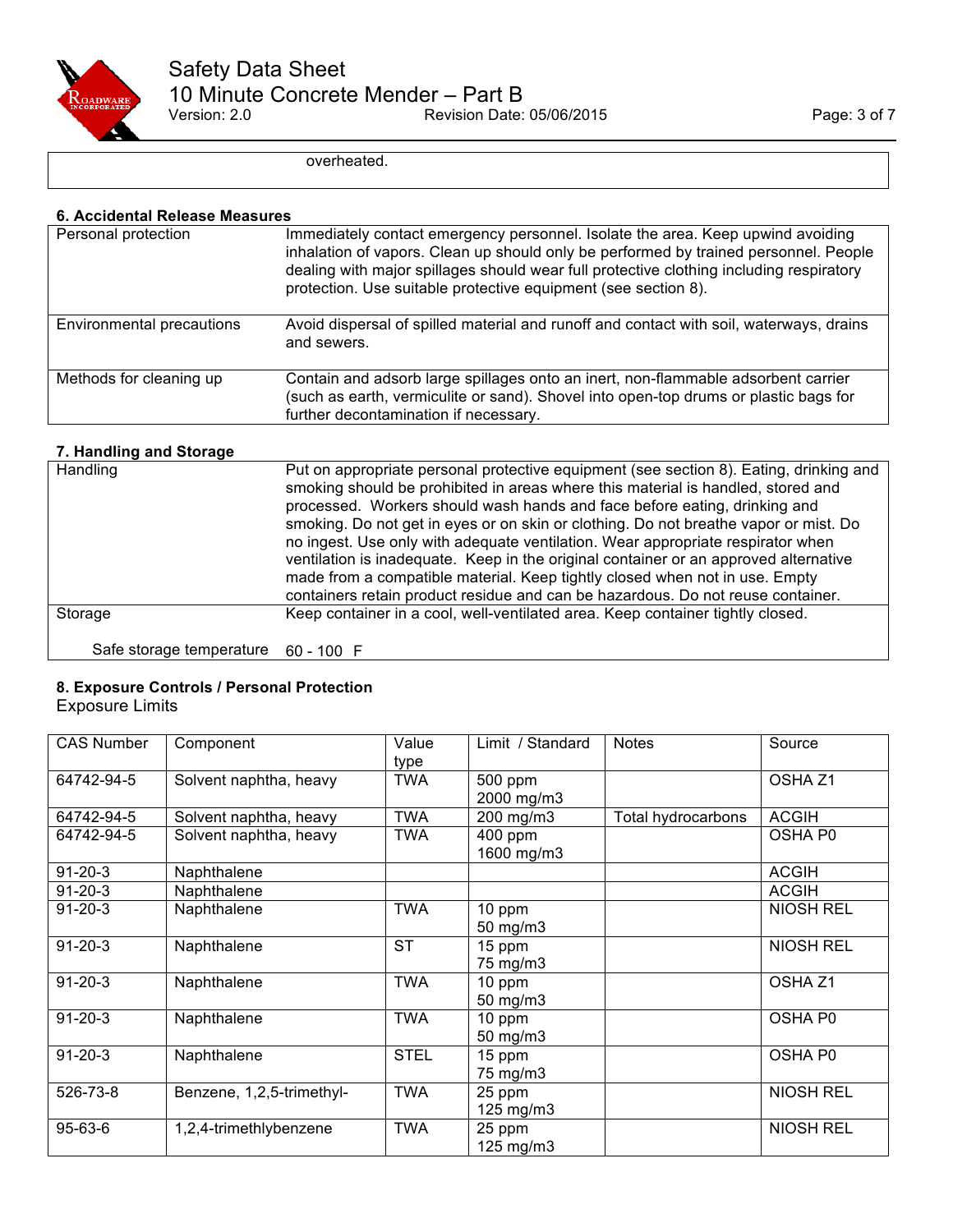

| <b>Preventive Measures</b>  | Conditions of use, adequacy of engineering or other control measures and actual exposures<br>will dictate the need for specific protective devices at your workplace.                                                                                                                                                                                                                                                                            |
|-----------------------------|--------------------------------------------------------------------------------------------------------------------------------------------------------------------------------------------------------------------------------------------------------------------------------------------------------------------------------------------------------------------------------------------------------------------------------------------------|
| <b>Engineering Controls</b> | Use local exhaust ventilation to maintain airborne concentrations below the TLV. Suitable<br>respiratory equipment should be used in cases of insufficient ventilation or where operational<br>procedures demand it. For guidance on engineering control measures refer to publications<br>such as the ACGIH current edition of 'Industrial Ventilation, a manual of Recommended<br>Practice.'                                                   |
| Eves                        | Chemical safety goggles. If there is a potential for splashing, use a full face shield.                                                                                                                                                                                                                                                                                                                                                          |
| <b>Skin</b>                 | Protective clothing should be selected and used in accordance with 'Guidelines for the<br>Selection of Chemical Protective Clothing' published by ACGIH.                                                                                                                                                                                                                                                                                         |
| Respiratory                 | When the product is sprayed or heated without adequate ventilation, an approved<br>MSHA/NIOSH positive pressure, supplied-air respirator may be required. Air purifying<br>respirators equipped with organic vapor cartridges and a HEPA (P100) particulate filter may<br>be used under certain conditions when a cartridge change-out schedule has been developed<br>in accordance with OSHA respiratory protection standard (29 CFR 1910.134). |
| Hands                       | Chemical-resistant, impervious gloves complying with an approved standard should be worn<br>at all times when handling chemical products. Nitrile rubber has shown good results. Thin<br>latex or vinyl disposable gloves should be avoided. Consult with producers of protective<br>gloves for suitability.                                                                                                                                     |
| Other Protection            | Consult your supervisor or S.O.P. for special handling instructions.                                                                                                                                                                                                                                                                                                                                                                             |

| Physical state              | Liquid                                                                               |
|-----------------------------|--------------------------------------------------------------------------------------|
| Color                       | <b>Black</b>                                                                         |
| Odor                        | Hydrocarbon like                                                                     |
| Odor Threshold              | Not available                                                                        |
| рH                          | Not available                                                                        |
| Boiling point               | $>350$ F                                                                             |
| Melting point               | Not available                                                                        |
| Flash point                 | > 145 F PMCC                                                                         |
| <b>Explosive properties</b> | Non-explosive in the presence of the following materials or conditions: Open flames, |
|                             | sparks, static discharge, shocks and mechanical impacts.                             |
| Auto-ignition temperature   | > 840 F                                                                              |
| <b>Evaporation Rate</b>     | Very slow                                                                            |
| Relative density            | 0.95                                                                                 |
| Vapor pressure              | Not available                                                                        |
| Vapor density               | Not Available                                                                        |
| Viscositv                   | $5 - 15$ cps                                                                         |
| VOC content                 | Not Available                                                                        |

#### **10. Stability and Reactivity**

| Stability and reactivity     | Stable at room temperature.                                                        |
|------------------------------|------------------------------------------------------------------------------------|
| Conditions of instability    | Avoid high temperatures.                                                           |
| Incompatibility with various | Strong oxidizing agents, unintended isocyanates.                                   |
| substances                   |                                                                                    |
| Hazardous polymerization     | Polymerization may occur with incompatible reactants, especially strong oxidizers. |
| Hazardous decomposition      | Combustion products may include: carbon oxides (CO, CO2), nitrogen oxides (NO,     |
| products                     | NO2), hydrocarbons and other undetermined components.                              |

## **11. Toxicological Information**

No product specific toxicological information is available. Data obtained on components are summarized below.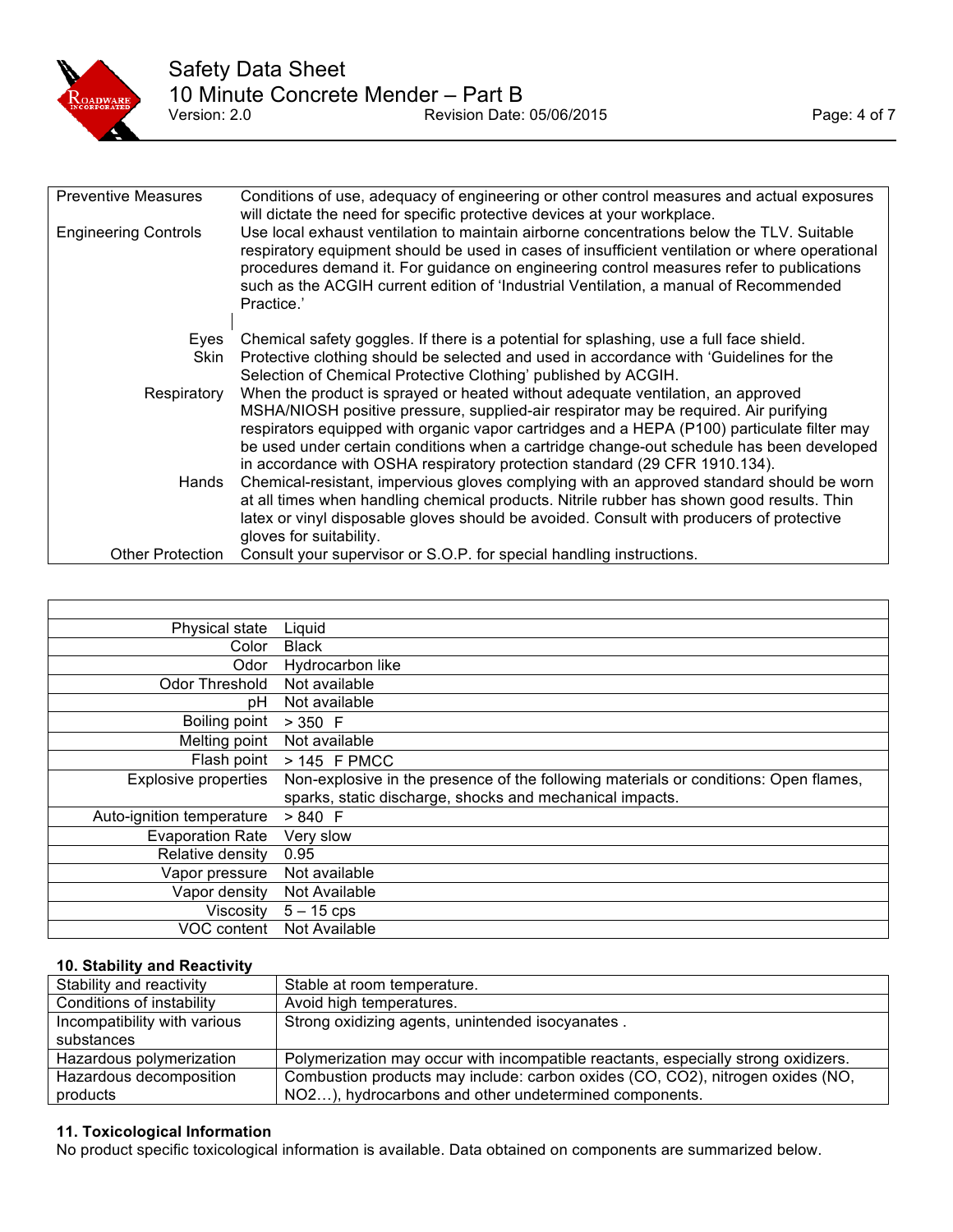

## Safety Data Sheet 10 Minute Concrete Mender – Part B Version: 2.0 **Page: 5 of 7**<br>Version: 2.0 **Revision Date: 05/06/2015** Page: 5 of 7

| Component                              |                                                                                                                                                                                        |
|----------------------------------------|----------------------------------------------------------------------------------------------------------------------------------------------------------------------------------------|
| 64742-94-5                             | Solvent naphtha, heavy                                                                                                                                                                 |
|                                        |                                                                                                                                                                                        |
|                                        | Likely routes of exposure: Skin contact, inhalation, eye contact                                                                                                                       |
| <b>Acute Toxicity</b>                  | Inhalation: Minimally toxic. Exposure to levels exceeding the TLV or PEL may result in central                                                                                         |
|                                        | nervous system depression. Symptoms include drowsiness, dizziness and loss of coordination.<br>Oral: Minimally toxic. May cause gastro-intestinal pain, coughing, headache, dizziness, |
|                                        | diarrhea, nausea, vomiting and unconsciousness.                                                                                                                                        |
|                                        | Dermal: Minimally toxic. May cause dryness leading to itching and dermatitis.                                                                                                          |
|                                        | Toxicity estimates:                                                                                                                                                                    |
|                                        | Inhalation: LC50, rat, male/female > 4600 mg/m3 / 4 hrs                                                                                                                                |
|                                        | Oral: LD50, rat, male/female: > 5000 mg/kg                                                                                                                                             |
|                                        | Dermal: LD50, rabbit, > 3000 mg/kg                                                                                                                                                     |
| <b>Skin Corrosion</b>                  | Causes skin irritation, redness, dryness or roughness. Not considered a skin corrosive                                                                                                 |
| Skin Irritation                        |                                                                                                                                                                                        |
| Eye Damage<br>Eye Irritation           | Irritating to eyes. Not expected to cause serious eye damage                                                                                                                           |
| Respiratory or                         | Not expected to be a skin sensitizer.                                                                                                                                                  |
| Skin sensitization                     | Did not cause sensitization in laboratory animals.                                                                                                                                     |
| Carcinogenicity                        | Solvent Naphtha, heavy, is not considered a human carcinogen as defined by the IARC, NTP,                                                                                              |
|                                        | OSHA.                                                                                                                                                                                  |
| Germ Cell                              | Negative                                                                                                                                                                               |
| Mutagenicity                           |                                                                                                                                                                                        |
| Reproductive toxicity                  | No reproductive effects. No teratogenic effects on fetal development.                                                                                                                  |
| <b>Target Organ</b>                    | Inhalation: Central nervous system, May cause drowsiness and/or dizziness. Possible narcotic                                                                                           |
| Systematic Toxicity -                  | effects including nausea and vomiting when over exposed to levels beyond the TLV or PEL.                                                                                               |
| Single Exposure<br><b>Target Organ</b> | Not expected to cause organ damage from prolonged or repeated exposure. Based on the                                                                                                   |
| Systematic Toxicity -                  | physical-chemical properties of this material when compared with test data from similar                                                                                                |
| <b>Repeated Exposure</b>               | compounds                                                                                                                                                                              |
| <b>Aspiration Toxicity</b>             | Aspiration into the lungs if swallowed or when vomiting may cause chemical pneumonitis which                                                                                           |
|                                        | can be fatal.                                                                                                                                                                          |
|                                        |                                                                                                                                                                                        |
| $91 - 20 - 3$                          | Naphthalene                                                                                                                                                                            |
| 95-63-6                                | 1,2,4-trimethlybenzene                                                                                                                                                                 |
|                                        | Likely routes of exposure: Skin contact, inhalation, eye contact                                                                                                                       |
| <b>Acute Toxicity</b>                  | No data available                                                                                                                                                                      |
| <b>Skin Corrosion</b>                  | No data available                                                                                                                                                                      |
| Skin Irritation                        |                                                                                                                                                                                        |
| Eye Damage                             | No data available                                                                                                                                                                      |
| Eye Irritation                         |                                                                                                                                                                                        |
| Respiratory or                         | No data available                                                                                                                                                                      |
| Skin sensitization                     |                                                                                                                                                                                        |
| Carcinogenicity                        | Naphthalene                                                                                                                                                                            |
|                                        | IARC 2B - 2B, possible human carcinogen.                                                                                                                                               |
|                                        | ACGIH - No component of this product is identified as a carcinogen by ACGIH<br>NTP - Reasonably anticipated to be a human carcinogen.                                                  |
|                                        | OSHA - No component of this product is identified as a carcinogen by OSHA                                                                                                              |
| Germ Cell                              | No data available                                                                                                                                                                      |
| Mutagenicity                           |                                                                                                                                                                                        |
| Reproductive toxicity                  | No data available                                                                                                                                                                      |
| Target Organ                           | No data available                                                                                                                                                                      |
| Systematic Toxicity -                  |                                                                                                                                                                                        |
| Single Exposure                        |                                                                                                                                                                                        |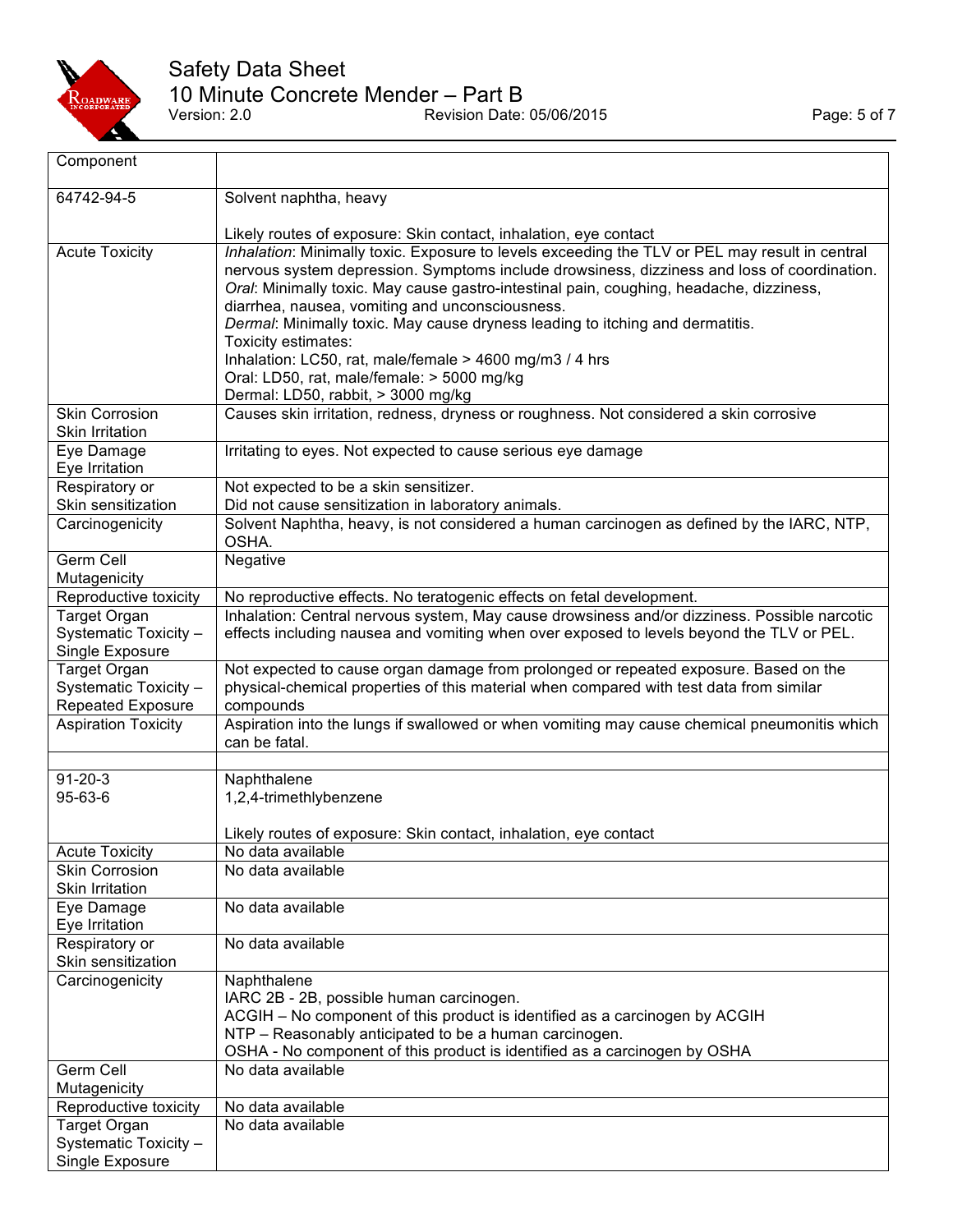

| Target Organ               | No data available |
|----------------------------|-------------------|
| Systematic Toxicity -      |                   |
| Repeated Exposure          |                   |
| <b>Aspiration Toxicity</b> | No data available |

### **12. Ecological Information**

No product specific ecological information is available. Data obtained on components are summarized below.

| Component                     |                                                                             |
|-------------------------------|-----------------------------------------------------------------------------|
| 64742-94-5                    | Solvent naphtha, heavy                                                      |
| Persistence and degradability | In aquatic environments this component does not readily biodegrade. Readily |
|                               | biodegrades into the atmosphere, soils.                                     |
| Mobility                      | No data available                                                           |
| <b>Bioaccumulation</b>        | Not likely to bioaccumulate                                                 |
| Ecotoxicity effects           | No data available                                                           |
| Aquatic toxicity              | Very toxic to aquatic life                                                  |

Very toxic to aquatic life with long lasting effects. Avoid dispersal of spilled material and runoff from contact with soil, waterways, drains and sewers. Improper or unprofessional handling or disposal can create an environmental hazard.

## **13. Disposal Considerations**

| Waste disposal | The generation of waste should be avoided or minimized wherever possible. Dispose of surplus<br>and non-recyclable products via a licensed waste disposal contractor. Disposal of this product,<br>solutions and any by-product should at all times comply with the requirements of environmental<br>protection and waste disposal legislation and any regional local authority requirements.<br>Contaminated containers should be emptied. Do not reuse containers. Do not burn or use a<br>cutting torch on empty containers. |
|----------------|---------------------------------------------------------------------------------------------------------------------------------------------------------------------------------------------------------------------------------------------------------------------------------------------------------------------------------------------------------------------------------------------------------------------------------------------------------------------------------------------------------------------------------|
| U.S. EPA RCRA  | EPA resource recovery act (RCRA) composite list of hazardous wastes and Appendix VIII<br>Hazardous constituents (40 CFR 261):<br>Under RCRA, it is the responsibility of the person who generates a solid waste to determine if that<br>waste is a hazardous waste as defined by 40 CFR 261.2.                                                                                                                                                                                                                                  |

## **14. Transportation Information**

| Regulatory  | <b>UN Number</b> | Proper Shipping | Class | $PG^*$ | Label | Additional information |
|-------------|------------------|-----------------|-------|--------|-------|------------------------|
| Information |                  | Name            |       |        |       |                        |
|             |                  |                 |       |        |       |                        |
|             |                  |                 |       |        |       |                        |
|             |                  |                 |       |        |       |                        |
|             |                  |                 |       |        |       |                        |

## **15. Regulatory Information**

| <b>United States Federal Regulations</b>            |                                                        |
|-----------------------------------------------------|--------------------------------------------------------|
| U.S. Toxic Substances Control Act (TSCA 8b)         | All components are listed or exempted.                 |
| CERCLA - reportable quantity, calculated            | 3000 lbs. (380 gallons), Naphthalene, 91-20-3,         |
| SARA 304 Extremely Hazardous Substances RQ          | Does not contain any components subject to 304 EHS RQ  |
| SARA 311 / 312                                      | Acute health hazard                                    |
|                                                     | Chronic health hazard                                  |
| EPA Community Right To Know Act (EPCRA) SARA Title  | CAS 91-20-3, Naphthalene                               |
| III Section 313, components requiring notification. |                                                        |
| Clean Air Act, Components listed as HAP             | CAS 91-20-3, Naphthalene                               |
| Clean Water Act, Section 311, Table 116.4A          | CAS 91-20-3, Naphthalene                               |
| Clean Water Act, Section 311, Table 117.3           | CAS 91-20-3, Naphthalene                               |
| Clean Water Act, Section 307                        | CAS 91-20-3, Naphthalene                               |
| California Prop 65                                  | This product contains a chemical known to the State of |